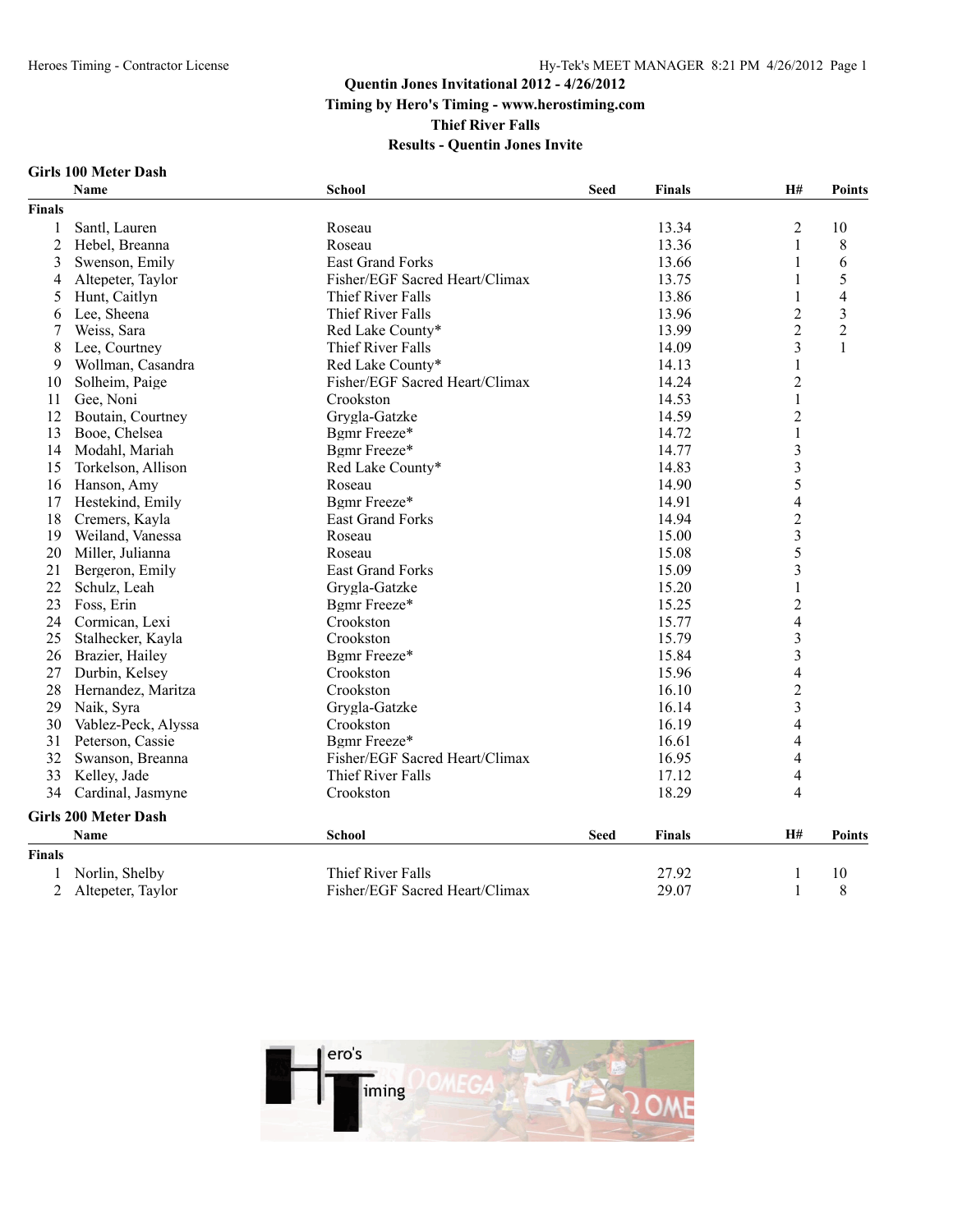**Timing by Hero's Timing - www.herostiming.com**

**Thief River Falls**

|                | Name                        | <b>School</b>                  | <b>Seed</b> | <b>Finals</b> | H#             | <b>Points</b>           |
|----------------|-----------------------------|--------------------------------|-------------|---------------|----------------|-------------------------|
| 3              | Lee, Courtney               | Thief River Falls              |             | 29.13         | $\mathbf{1}$   | 6                       |
| 4              | Hunt, Caitlyn               | Thief River Falls              |             | 29.32         | $\overline{c}$ | 5                       |
| 5              | Solheim, Paige              | Fisher/EGF Sacred Heart/Climax |             | 29.49         | $\mathbf{1}$   | $\overline{4}$          |
| 6              | Dahl, Marquelle             | Thief River Falls              |             | 29.63         | $\overline{2}$ |                         |
| 7              | Boutain, Courtney           | Grygla-Gatzke                  |             | 30.61         | 1              | $\overline{\mathbf{3}}$ |
| 8              | Hestekind, Emily            | Bgmr Freeze*                   |             | 30.89         | 3              | $\overline{c}$          |
| 9              | Hanson, Amy                 | Roseau                         |             | 31.06         | 3              | 1                       |
| 10             | Cremers, Kayla              | East Grand Forks               |             | 31.17         | $\mathbf{1}$   |                         |
| 11             | Bergeron, Emily             | <b>East Grand Forks</b>        |             | 31.39         | $\overline{2}$ |                         |
| 12             | Spaeth, Sunshine            | Fisher/EGF Sacred Heart/Climax |             | 31.67         | $\overline{c}$ |                         |
| 13             | Pesch, Jayden               | <b>East Grand Forks</b>        |             | 31.93         | $\overline{2}$ |                         |
| 14             | Vande Wege, Lydia           | Roseau                         |             | 32.31         | $\mathbf{1}$   |                         |
| 15             | Gee, Noni                   | Crookston                      |             | 32.71         | $\overline{c}$ |                         |
| 16             | Plante, Nicole              | Crookston                      |             | 32.74         | $\mathbf{1}$   |                         |
| 17             | Stalhecker, Kayla           | Crookston                      |             | 33.16         | $\overline{2}$ |                         |
| 18             | Cormican, Lexi              | Crookston                      |             | 33.31         | $\mathfrak{Z}$ |                         |
| 19             | Moe, Alexis                 | Grygla-Gatzke                  |             | 33.88         | 3              |                         |
| 20             | Naik, Syra                  | Grygla-Gatzke                  |             | 33.91         | $\overline{2}$ |                         |
| 21             | Peterson, Cassie            | Bgmr Freeze*                   |             | 34.67         | $\mathfrak{Z}$ |                         |
| 22             | Hernandez, Maritza          | Crookston                      |             | 34.89         | 3              |                         |
| 23             | Kelley, Jade                | Thief River Falls              |             | 37.37         | 3              |                         |
| 24             | Cardinal, Jasmyne           | Crookston                      |             | 40.11         | 3              |                         |
|                | <b>Girls 400 Meter Dash</b> |                                |             |               |                |                         |
|                | Name                        | <b>School</b>                  | <b>Seed</b> | <b>Finals</b> | <b>H#</b>      | <b>Points</b>           |
| <b>Finals</b>  |                             |                                |             |               |                |                         |
|                | Stenberg, Kayla             | Red Lake County*               |             | 1:05.63       | 1              | 10                      |
| $\overline{2}$ | Gracza, Rose                | Roseau                         |             | 1:06.93       | $\mathbf{1}$   | 8                       |
| 3              | Dahl, Marquelle             | Thief River Falls              |             | 1:08.99       | $\mathbf{1}$   | 6                       |
| 4              | Scholin, Kirstyn            | Thief River Falls              |             | 1:10.10       | $\overline{2}$ | 5                       |
| 5              | Anderson, Katie             | Bgmr Freeze*                   |             | 1:10.15       | 1              | 4                       |
| 6              | Pesch, Jayden               | <b>East Grand Forks</b>        |             | 1:11.57       | 1              | 3                       |
| 7              | Sjulestad, Samantha         | Grygla-Gatzke                  |             | 1:12.40       | 1              | $\overline{2}$          |
| 8              | Cwikla, Kennedy             | Crookston                      |             | 1:12.47       | 3              | 1                       |
| 9              | Solheim, Paige              | Fisher/EGF Sacred Heart/Climax |             | 1:13.13       | $\mathbf{2}$   |                         |
| 10             | Rosell, Jadyn               | Fisher/EGF Sacred Heart/Climax |             | 1:13.43       | $\overline{2}$ |                         |
| 11             | Stalhecker, Kayla           | Crookston                      |             | 1:14.66       | $\overline{c}$ |                         |
| 12             | Panzer, Maggie              | <b>East Grand Forks</b>        |             | 1:18.61       | $\overline{2}$ |                         |
| 13             | Cormican, Lexi              | Crookston                      |             | 1:20.79       | $\overline{3}$ |                         |
| 14             | Hernandez, Maritza          | Crookston                      |             | 1:21.64       | $\mathbf{1}$   |                         |
| 15             | Claire Tandberg, Anna       | Bgmr Freeze*                   |             | 1:23.43       | $\overline{c}$ |                         |
| 16             | Laughery, April             | Crookston                      |             | 1:24.35       | $\mathbf{1}$   |                         |
|                |                             |                                |             |               |                |                         |

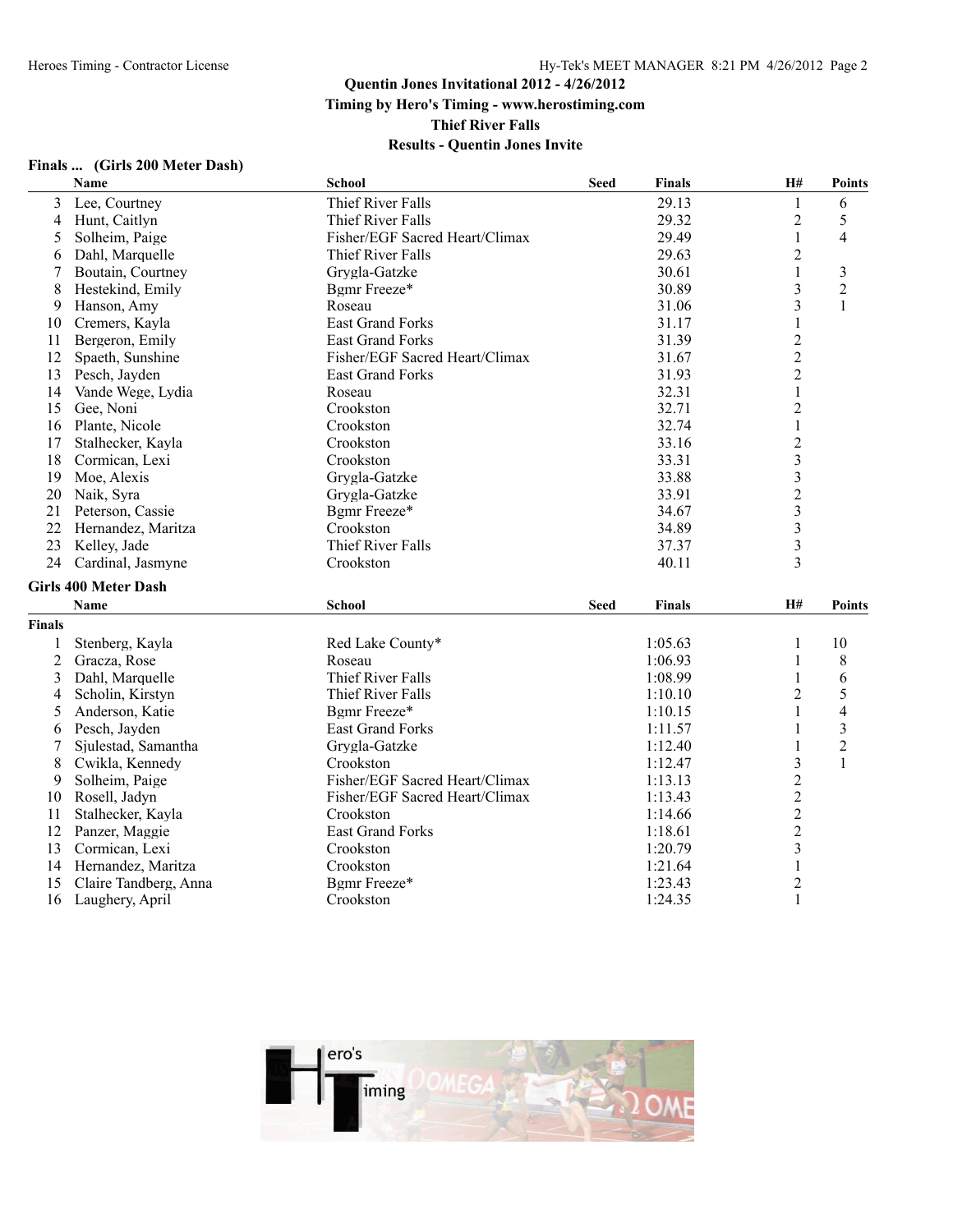**Finals ... (Girls 400 Meter Dash)**

# **Quentin Jones Invitational 2012 - 4/26/2012**

**Timing by Hero's Timing - www.herostiming.com**

**Thief River Falls**

|                | <b>Name</b>                    | <b>School</b>           | <b>Seed</b> | <b>Finals</b> | H#             | <b>Points</b>            |
|----------------|--------------------------------|-------------------------|-------------|---------------|----------------|--------------------------|
| 17             | Cardinal, Jasmyne              | Crookston               |             | 1:27.11       | $\overline{3}$ |                          |
| $---$          | Hoff, Katie                    | Roseau                  |             | <b>DQ</b>     | $\overline{2}$ |                          |
|                | <b>Girls 800 Meter Run</b>     |                         |             |               |                |                          |
|                | <b>Name</b>                    | <b>School</b>           | <b>Seed</b> | <b>Finals</b> |                | <b>Points</b>            |
| <b>Finals</b>  |                                |                         |             |               |                |                          |
| 1              | Davidson, Katie                | Crookston               |             | 2:43.20       |                | 10                       |
| 2              | Jenson, Rachel                 | <b>East Grand Forks</b> |             | 2:47.12       |                | 8                        |
| 3              | Guzek, Lindsey                 | Thief River Falls       |             | 2:47.63       |                | 6                        |
| 4              | Skyberg, Rylee                 | East Grand Forks        |             | 2:48.58       |                | 5                        |
| 5              | Land, Rachel                   | Roseau                  |             | 2:50.45       |                | $\overline{\mathcal{L}}$ |
| 6              | Braaten, Ivy                   | Roseau                  |             | 2:51.41       |                | $\overline{\mathbf{3}}$  |
|                | Olson, Madison                 | Roseau                  |             | 2:51.48       |                | $\overline{2}$           |
| 8              | Fettig, Heather                | Roseau                  |             | 2:56.64       |                |                          |
| 9              | Skala, Natasha                 | Red Lake County*        |             | 3:03.17       |                | 1                        |
|                | Girls 1600 Meter Run           |                         |             |               |                |                          |
|                | <b>Name</b>                    | School                  | <b>Seed</b> | <b>Finals</b> |                | <b>Points</b>            |
| <b>Finals</b>  |                                |                         |             |               |                |                          |
| 1              | Steenerson, Carly              | Thief River Falls       |             | 5:49.88       |                | 10                       |
| $\overline{2}$ | Klatt, Anndi                   | Roseau                  |             | 6:01.29       |                | 8                        |
| 3              | Davidson, Katie                | Crookston               |             | 6:02.61       |                | 6                        |
| 4              | Braaten, Ivy                   | Roseau                  |             | 6:14.66       |                | 5                        |
| 5              | Eskeli, Kaylee                 | Thief River Falls       |             | 6:25.80       |                | $\overline{\mathbf{4}}$  |
| 6              | Plante, Nicole                 | Crookston               |             | 6:37.13       |                | 3                        |
|                | <b>Girls 3200 Meter Run</b>    |                         |             |               |                |                          |
|                | <b>Name</b>                    | <b>School</b>           | <b>Seed</b> | <b>Finals</b> |                | Points                   |
| <b>Finals</b>  |                                |                         |             |               |                |                          |
| 1              | Huglen, Madeline               | Roseau                  |             | 12:22.0h      |                | 10                       |
| 2              | Geist, Marietta                | Crookston               |             | 12:30.60      |                | 8                        |
| 3              | Kirkeide, Courtney             | Bgmr Freeze*            |             | 12:35.0h      |                | 6                        |
| 4              | Ueland, Hailee                 | Thief River Falls       |             | 13:03.65      |                | 5                        |
| 5              | Jones, Emily                   | Thief River Falls       |             | 13:36.51      |                | $\overline{\mathbf{4}}$  |
| 6              | Porter, Jenna                  | Crookston               |             | 14:21.25      |                | $\overline{\mathbf{3}}$  |
| 7              | Laughery, April                | Crookston               |             | 15:23.21      |                | $\overline{2}$           |
|                | <b>Girls 100 Meter Hurdles</b> |                         |             |               |                |                          |
|                | <b>Name</b>                    | <b>School</b>           | <b>Seed</b> | <b>Finals</b> | <b>H#</b>      | <b>Points</b>            |
| <b>Finals</b>  |                                |                         |             |               |                |                          |
| 1              | Biermaier, Meleah              | Thief River Falls       |             | 16.44         | 1              | 10                       |
| 2              | Kuznia, Sophia                 | Bgmr Freeze*            |             | 18.11         | 1              | 8                        |
| 3              | Krohn, Courtney                | Bgmr Freeze*            |             | 18.18         | $\mathbf{1}$   | 6                        |

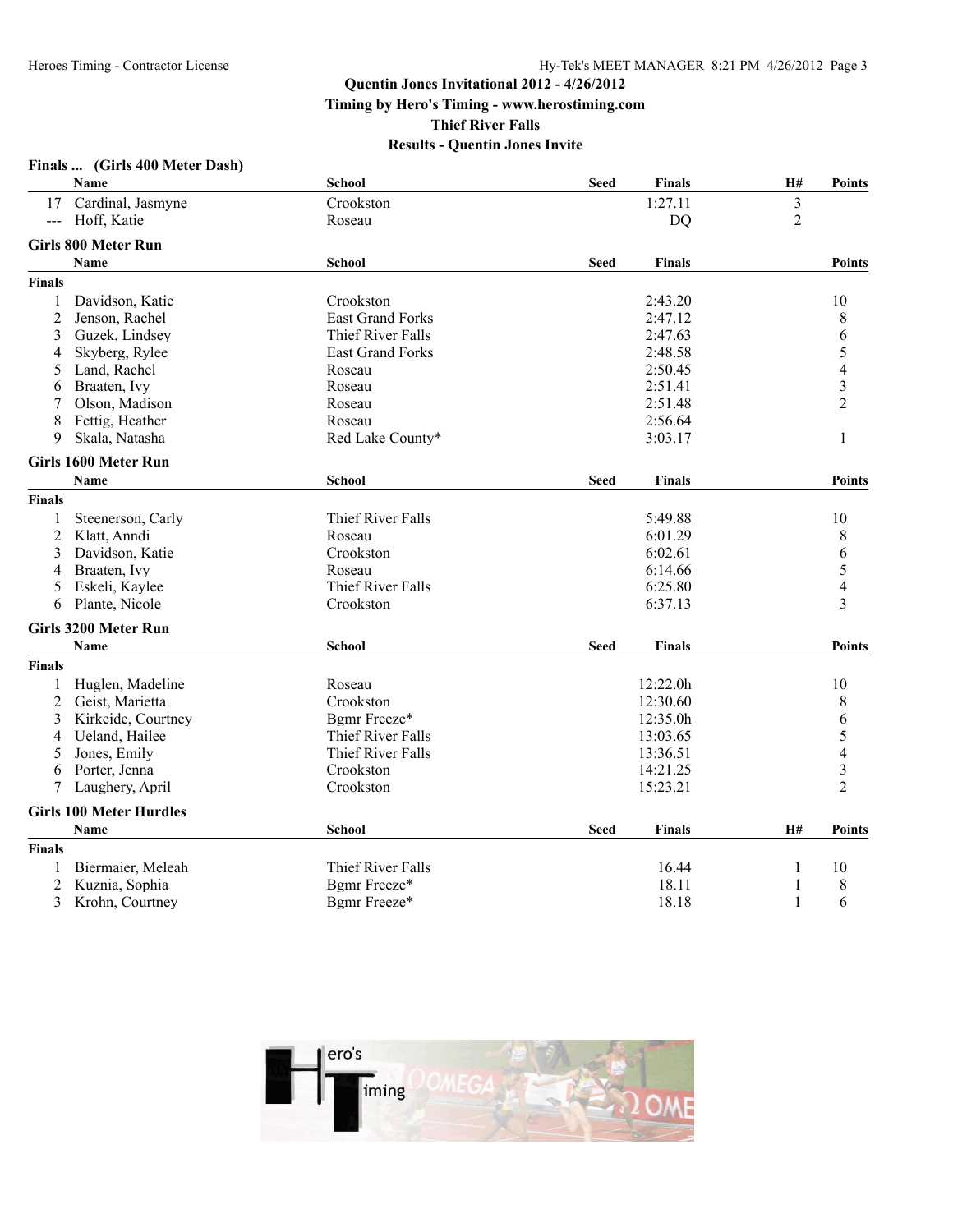**Finals ... (Girls 100 Meter Hurdles)**

#### **Quentin Jones Invitational 2012 - 4/26/2012**

**Timing by Hero's Timing - www.herostiming.com**

**Thief River Falls**

|                      | Name                           | <b>School</b>                  | <b>Seed</b> | <b>Finals</b> | H#             | <b>Points</b>  |
|----------------------|--------------------------------|--------------------------------|-------------|---------------|----------------|----------------|
| 4                    | Vedbraaten, Jessica            | Bgmr Freeze*                   |             | 18.78         | 1              | 5              |
| 5                    | Olson, Courtney                | Grygla-Gatzke                  |             | 19.54         | 2              | 4              |
| 6                    | Bernhardt, Samantha            | Roseau                         |             | 19.66         | 1              | 3              |
| 7                    | Helgeson, Grace                | Roseau                         |             | 19.77         | $\overline{c}$ | $\overline{2}$ |
| 8                    | Bergeron, Brooke               | Crookston                      |             | 19.79         | $\overline{2}$ | $\mathbf{1}$   |
| 9                    | Trontvedt, Kaytlin             | Red Lake County*               |             | 19.80         | $\mathbf{1}$   |                |
| 10                   | Weiland, Vanessa               | Roseau                         |             | 21.29         | $\overline{2}$ |                |
|                      | <b>Girls 300 Meter Hurdles</b> |                                |             |               |                |                |
|                      | Name                           | <b>School</b>                  | <b>Seed</b> | <b>Finals</b> | H#             | <b>Points</b>  |
| <b>Finals</b>        |                                |                                |             |               |                |                |
| 1                    | Biermaier, Meleah              | Thief River Falls              |             | 47.28         | 1              | 10             |
| 2                    | Kuznia, Sophia                 | Bgmr Freeze*                   |             | 51.15         | 1              | 8              |
| 3                    | Vedbraaten, Jessica            | Bgmr Freeze*                   |             | 51.99         | 1              | 6              |
| 4                    | Altepeter, Taylor              | Fisher/EGF Sacred Heart/Climax |             | 52.18         | 1              | 5              |
| 5                    | Bernhardt, Samantha            | Roseau                         |             | 54.20         | $\mathbf{1}$   | $\overline{4}$ |
| 6                    | Helgeson, Grace                | Roseau                         |             | 54.29         | $\mathbf{2}$   | 3              |
| 7                    | Moe, Christal                  | <b>East Grand Forks</b>        |             | 56.84         | $\overline{c}$ | $\overline{2}$ |
| 8                    | Bergeron, Brooke               | Crookston                      |             | 57.71         | 1              | 1              |
| 9                    | Trontvedt, Kaytlin             | Red Lake County*               |             | 57.79         | $\mathbf{1}$   |                |
| 10                   | Weiland, Vanessa               | Roseau                         |             | 58.84         | $\overline{c}$ |                |
| 11                   | Durbin, Kelsey                 | Crookston                      |             | 1:01.58       | $\overline{2}$ |                |
| 12                   | Lee, Molly                     | Roseau                         |             | 1:02.48       | $\overline{c}$ |                |
| 13                   | Olson, Megan                   | Red Lake County*               |             | 1:22.65       | $\overline{2}$ |                |
|                      | Girls 4x100 Meter Relay        |                                |             |               |                |                |
|                      | <b>Team</b>                    | Relay                          | <b>Seed</b> | <b>Finals</b> |                | <b>Points</b>  |
| <b>Finals</b>        |                                |                                |             |               |                |                |
| 1                    | Thief River Falls              | A                              |             | 54.37         |                | 10             |
| 2                    | Crookston                      | A                              |             | 57.22         |                | 8              |
| 3                    | Red Lake County*               | A                              |             | 58.10         |                | 6              |
| 4                    | Bgmr Freeze*                   | A                              |             | 1:00.15       |                | 5              |
| 5                    | Grygla-Gatzke                  | A                              |             | 1:00.32       |                | 4              |
| $\sim$ $\sim$ $\sim$ | <b>East Grand Forks</b>        | A                              |             | <b>DQ</b>     |                |                |
|                      | Girls 4x200 Meter Relay        |                                |             |               |                |                |
|                      | <b>Team</b>                    | Relay                          | <b>Seed</b> | <b>Finals</b> |                | <b>Points</b>  |
| <b>Finals</b>        |                                |                                |             |               |                |                |
| 1                    | Roseau                         | A                              |             | 1:54.55       |                | 10             |
| 2                    | Thief River Falls              | A                              |             | 1:56.83       |                | 8              |
| 3                    | <b>East Grand Forks</b>        | A                              |             | 1:57.79       |                | 6              |
| 4                    | Crookston                      | A                              |             | 2:04.71       |                | 5              |

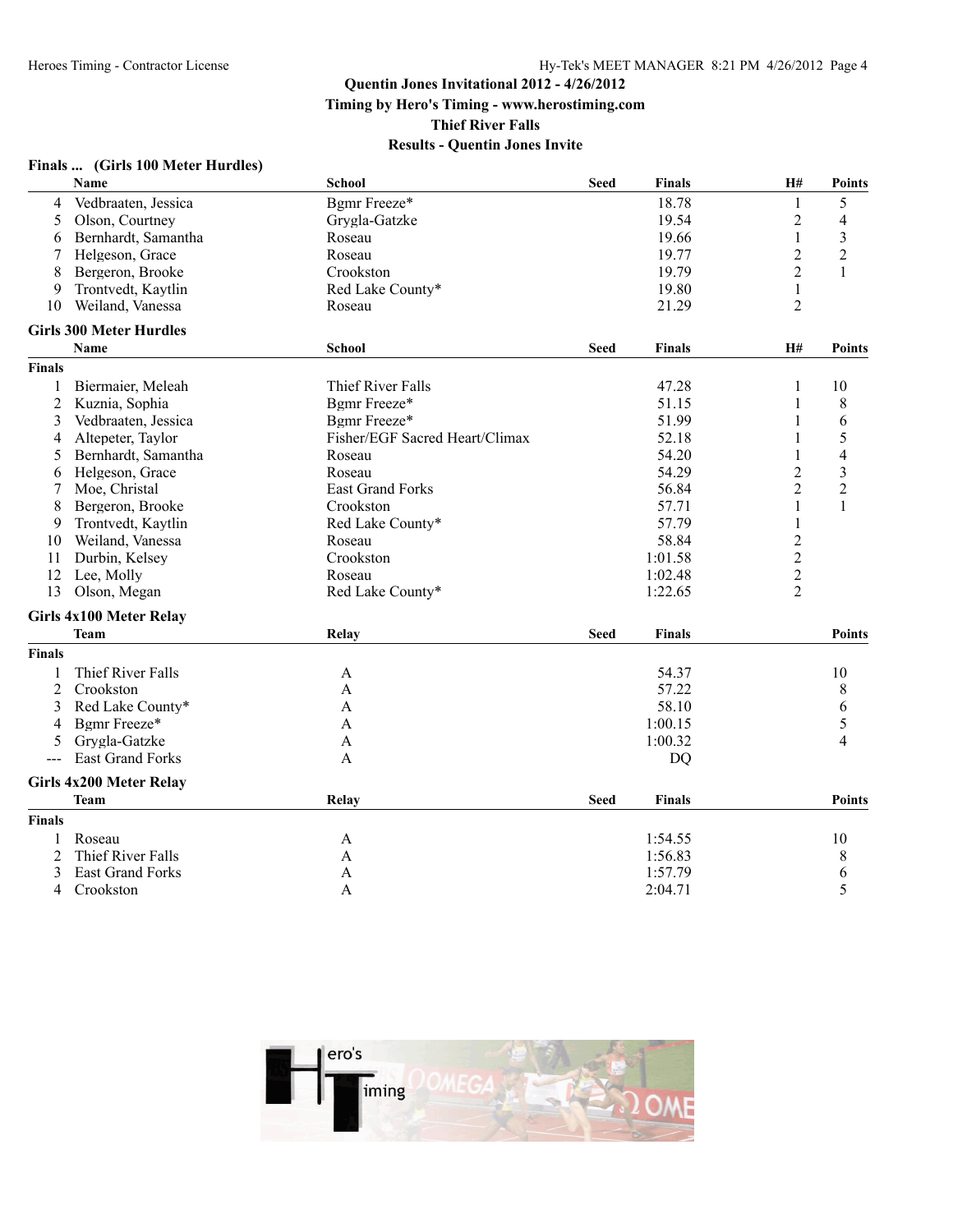**Timing by Hero's Timing - www.herostiming.com**

**Thief River Falls**

|                | Finals  (Girls 4x200 Meter Relay) |                         |             |               |                         |
|----------------|-----------------------------------|-------------------------|-------------|---------------|-------------------------|
|                | Team                              | Relay                   | <b>Seed</b> | <b>Finals</b> | <b>Points</b>           |
| 5.             | Red Lake County*                  | A                       |             | 2:06.00       | 4                       |
| 6              | Bgmr Freeze*                      | A                       |             | 2:08.71       | 3                       |
| 7              | Grygla-Gatzke                     | A                       |             | 2:14.07       | $\overline{2}$          |
|                | <b>Girls 4x400 Meter Relay</b>    |                         |             |               |                         |
|                | <b>Team</b>                       | Relay                   | Seed        | <b>Finals</b> | <b>Points</b>           |
| <b>Finals</b>  |                                   |                         |             |               |                         |
| 1              | East Grand Forks                  | A                       |             | 4:26.66       | 10                      |
| 2              | Roseau                            | A                       |             | 4:27.96       | 8                       |
| 3              | Thief River Falls                 | A                       |             | 4:37.33       | 6                       |
| 4              | Crookston                         | A                       |             | 4:57.21       | 5                       |
|                | Girls 4x800 Meter Relay           |                         |             |               |                         |
|                | Team                              | Relay                   | Seed        | <b>Finals</b> | <b>Points</b>           |
| Finals         |                                   |                         |             |               |                         |
| 1              | East Grand Forks                  | A                       |             | 10:49.03      | 10                      |
| 2              | Roseau                            | A                       |             | 10:54.60      | 8                       |
| 3              | Thief River Falls                 | A                       |             | 11:00.03      | 6                       |
| $\overline{4}$ | Crookston                         | A                       |             | 11:15.92      | 5                       |
|                | <b>Girls High Jump</b>            |                         |             |               |                         |
|                | <b>Name</b>                       | School                  | Seed        | <b>Finals</b> | <b>Points</b>           |
| Finals         |                                   |                         |             |               |                         |
| 1              | Kuznia, Sophia                    | Bgmr Freeze*            |             | 4-08.00       | 10                      |
| 2              | Krohn, Courtney                   | Bgmr Freeze*            |             | 4-08.00       | 8                       |
| 3              | Yaggie, Brooke                    | Thief River Falls       |             | 4-06.00       | 6                       |
| 4              | Vablez-Peck, Alyssa               | Crookston               |             | $4 - 04.00$   | 5                       |
| 5              | Huglen, Madeline                  | Roseau                  |             | $4 - 02.00$   | $\overline{\mathbf{4}}$ |
| 6              | Fettig, Heather                   | Roseau                  |             | $4 - 02.00$   | $\overline{\mathbf{3}}$ |
| 7              | Durbin, Kelsey                    | Crookston               |             | 4-00.00       | $\overline{2}$          |
|                | <b>Girls Pole Vault</b>           |                         |             |               |                         |
|                | <b>Name</b>                       | <b>School</b>           | <b>Seed</b> | <b>Finals</b> | <b>Points</b>           |
| Finals         |                                   |                         |             |               |                         |
| 1              | Nelson, Jadyn                     | Bgmr Freeze*            |             | 9-01.00       | 10                      |
| 2              | MacGregor, Shea                   | Roseau                  |             | 8-00.00       | 8                       |
| 3              | Sanders, Paige                    | Crookston               |             | 6-06.00       | 6                       |
| 4              | Lee, Molly                        | Roseau                  |             | $6 - 06.00$   | 5                       |
| 5              | Bergeron, Emily                   | <b>East Grand Forks</b> |             | $6 - 00.00$   | $\overline{4}$          |
| 6              | Eskeli, Kaylee                    | Thief River Falls       |             | $6 - 00.00$   | $\overline{3}$          |

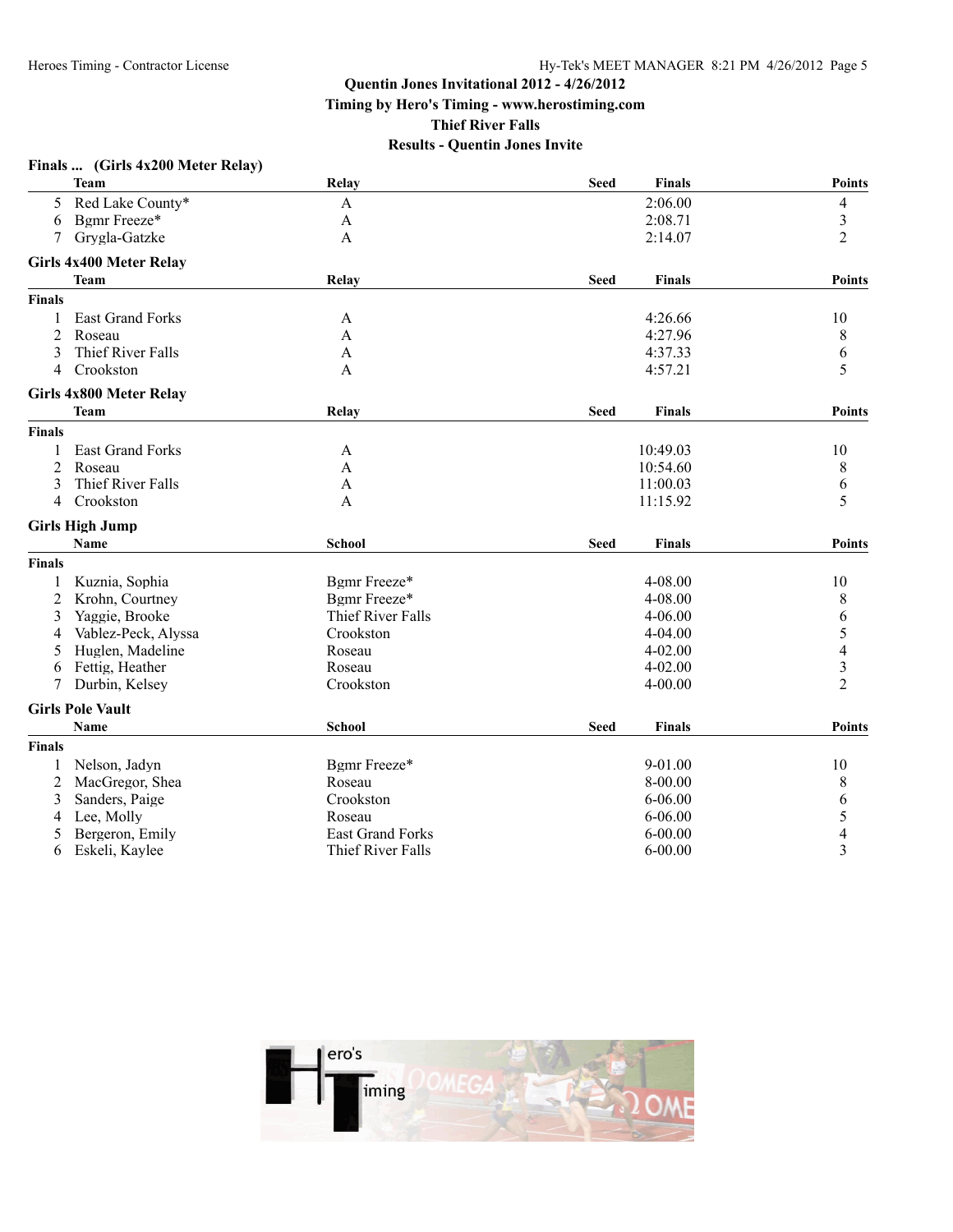#### **Results - Quentin Jones Invite**

#### **Girls Long Jump**

|                     | Name                     | <b>School</b>                  | <b>Seed</b> | <b>Finals</b> | <b>Points</b>            |
|---------------------|--------------------------|--------------------------------|-------------|---------------|--------------------------|
| <b>Finals</b>       |                          |                                |             |               |                          |
| 1                   | Hebel, Breanna           | Roseau                         |             | 15-05.50      | 10                       |
| $\overline{c}$      | Weiss, Sara              | Red Lake County*               |             | 15-01.00      | 8                        |
| 3                   | Gracza, Rose             | Roseau                         |             | 14-06.50      | 6                        |
| 4                   | Altepeter, Taylor        | Fisher/EGF Sacred Heart/Climax |             | 13-11.50      | 5                        |
| 5                   | Nelson, Jadyn            | Bgmr Freeze*                   |             | 13-10.00      | $\overline{\mathcal{L}}$ |
| 6                   | Lee, Sheena              | Thief River Falls              |             | 13-10.00      |                          |
| 7                   | Stenberg, Kayla          | Red Lake County*               |             | 13-08.50      | $\frac{3}{2}$            |
| 8                   | Krohn, Courtney          | Bgmr Freeze*                   |             | 13-05.50      | $\mathbf{1}$             |
| 9                   | Panzer, Maggie           | <b>East Grand Forks</b>        |             | 13-05.00      |                          |
| 9                   | Miller, Julianna         | Roseau                         |             | 13-05.00      |                          |
| 11                  | Anderson, Katie          | Bgmr Freeze*                   |             | 13-00.00      |                          |
| 12                  | Hanson, Tessa            | East Grand Forks               |             | 12-07.00      |                          |
| 13                  | Booe, Chelsea            | Bgmr Freeze*                   |             | 12-04.50      |                          |
| 14                  | Gee, Noni                | Crookston                      |             | 12-03.00      |                          |
| 14                  | Cremers, Kayla           | <b>East Grand Forks</b>        |             | 12-03.00      |                          |
| 16                  | Hanson, Amy              | Roseau                         |             | 12-02.00      |                          |
| 17                  | Trontvedt, Kaytlin       | Red Lake County*               |             | $11 - 11.00$  |                          |
| 18                  | Claire Tandberg, Anna    | Bgmr Freeze*                   |             | 11-01.00      |                          |
| 19                  | Heikens, Rhiannan        | Fisher/EGF Sacred Heart/Climax |             | 10-09.00      |                          |
| 20                  | Swanson, Breanna         | Fisher/EGF Sacred Heart/Climax |             | 9-11.00       |                          |
| 21                  | Hernandez, Maritza       | Crookston                      |             | 9-01.50       |                          |
| $\frac{1}{2}$       | Wollman, Casandra        | Red Lake County*               |             | <b>ND</b>     |                          |
| $---$               | Swenson, Emily           | <b>East Grand Forks</b>        |             | <b>ND</b>     |                          |
|                     | <b>Girls Triple Jump</b> |                                |             |               |                          |
|                     | <b>Name</b>              | <b>School</b>                  | <b>Seed</b> | <b>Finals</b> | <b>Points</b>            |
| <b>Finals</b>       |                          |                                |             |               |                          |
| 1                   | Norlin, Shelby           | Thief River Falls              |             | 32-04.00      | 10                       |
| $\overline{c}$      | Stenberg, Kayla          | Red Lake County*               |             | 31-11.50      | 8                        |
| 3                   | Nelson, Jadyn            | Bgmr Freeze*                   |             | 31-08.00      | 6                        |
| 4                   | Krohn, Courtney          | Bgmr Freeze*                   |             | 30-04.00      | 5                        |
| 5                   | Anderson, Katie          | Bgmr Freeze*                   |             | 27-11.50      | 4                        |
| 5                   | Hestekind, Emily         | Bgmr Freeze*                   |             | 27-11.50      |                          |
| 7                   | Panzer, Maggie           | <b>East Grand Forks</b>        |             | 27-09.50      | $\mathfrak{Z}$           |
| 8                   | Miller, Julianna         | Roseau                         |             | 26-03.50      | $\overline{c}$           |
| 9                   | Helgeson, Grace          | Roseau                         |             | 25-10.00      | $\mathbf{1}$             |
|                     | Gee, Noni                | Crookston                      |             | ND            |                          |
| $\qquad \qquad - -$ |                          |                                |             |               |                          |

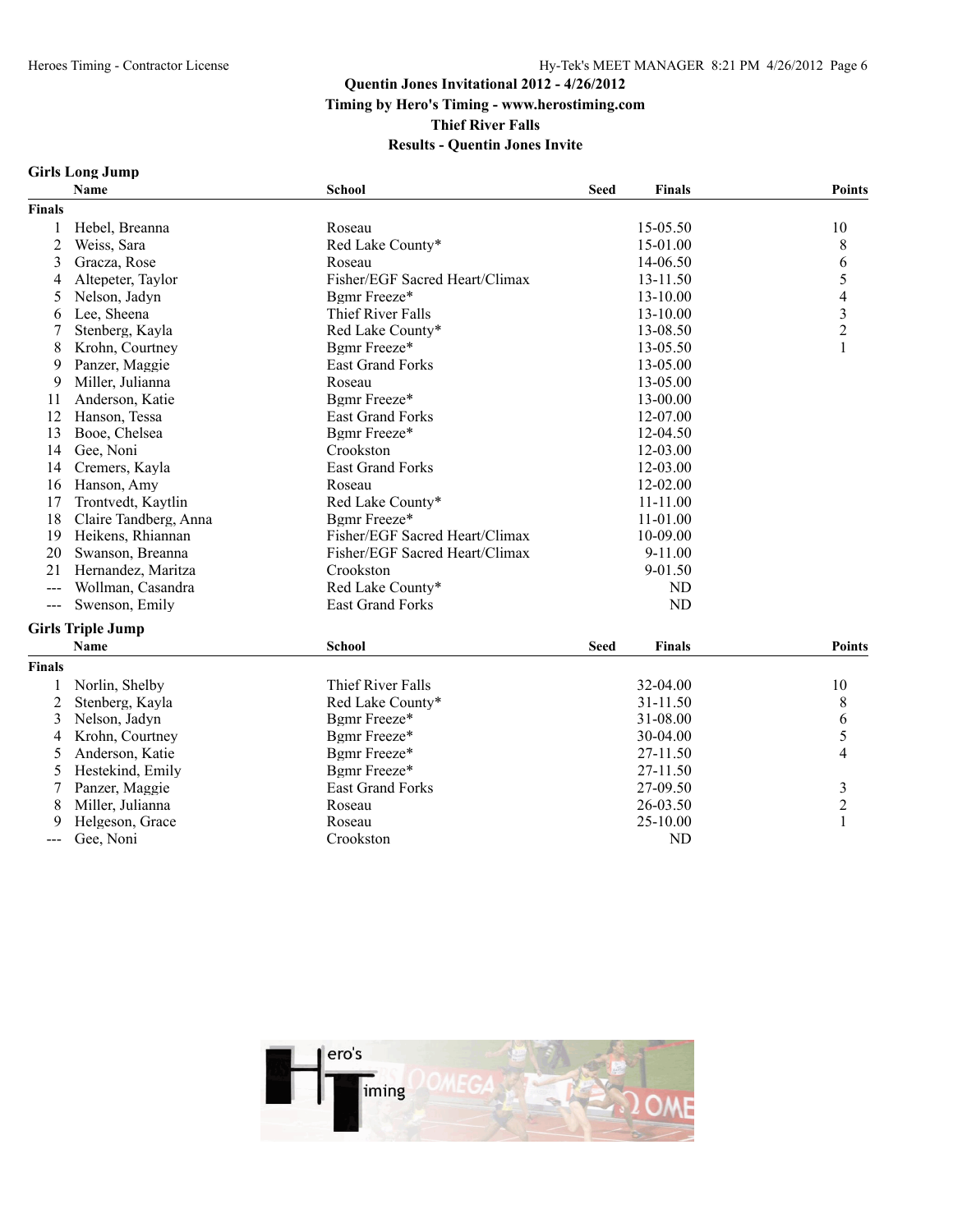#### Heroes Timing - Contractor License Hy-Tek's MEET MANAGER 8:21 PM 4/26/2012 Page 7

# **Quentin Jones Invitational 2012 - 4/26/2012 Timing by Hero's Timing - www.herostiming.com Thief River Falls**

### **Results - Quentin Jones Invite**

#### **Girls Shot Put**

|                | <b>Name</b>               | <b>School</b>                  | <b>Seed</b> | <b>Finals</b> | <b>Points</b>       |
|----------------|---------------------------|--------------------------------|-------------|---------------|---------------------|
| Finals         |                           |                                |             |               |                     |
| 1              | Solheim, Hayley           | Crookston                      |             | 37-08.50      | 10                  |
| $\overline{c}$ | Koestner, Megan           | Thief River Falls              |             | 31-11.00      | 8                   |
| 3              | Nelson, Karly             | <b>East Grand Forks</b>        |             | 30-05.00      | 6                   |
| 4              | Loken, Kaylee             | Roseau                         |             | 29-02.50      | 5                   |
| 5              | Iverson, Alyson           | <b>East Grand Forks</b>        |             | 28-09.00      | $\overline{4}$      |
| 6              | Marshall, Frances         | Thief River Falls              |             | 27-08.50      | 3                   |
| 7              | Wayne, Erin               | Thief River Falls              |             | 27-03.50      | $\overline{c}$      |
| 8              | Olson, Courtney           | Grygla-Gatzke                  |             | 27-03.00      | 1                   |
| 9              | Olson, Kenya              | <b>East Grand Forks</b>        |             | 25-05.00      |                     |
| 10             | Thompson, Madison         | Red Lake County*               |             | 24-08.00      |                     |
| 11             | Burris, Taylor            | <b>East Grand Forks</b>        |             | 24-02.50      |                     |
| 12             | Dufault, Emma             | Crookston                      |             | 24-02.00      |                     |
| 13             | Hemp, Sara                | Roseau                         |             | 23-11.00      |                     |
| 14             | Christianson, Kaitlyn     | Roseau                         |             | 23-00.50      |                     |
| 15             | Argueta, Rosa             | Crookston                      |             | 22-09.00      |                     |
| 16             | Ziska, Kassandra          | Roseau                         |             | 22-05.50      |                     |
| 17             | Olson, Megan              | Red Lake County*               |             | 21-11.50      |                     |
| 18             | Hanson, Jessica           | <b>East Grand Forks</b>        |             | 21-09.00      |                     |
| 19             | Spaeth, Sunshine          | Fisher/EGF Sacred Heart/Climax |             | 20-08.50      |                     |
| 20             | Vande Wege, Lydia         | Roseau                         |             | 19-09.00      |                     |
| 21             | Krantz, Mallory           | Bgmr Freeze*                   |             | 19-07.00      |                     |
| 22             | Heikens, Rhiannan         | Fisher/EGF Sacred Heart/Climax |             | 19-00.50      |                     |
| 23             | Murray, Sarah             | Bgmr Freeze*                   |             | 17-06.00      |                     |
| 24             | Amb, Kelli                | Bgmr Freeze*                   |             | 16-01.00      |                     |
| 25             | Naik, Khunsa              | Grygla-Gatzke                  |             | 16-00.50      |                     |
| 26             | Swanson, Breanna          | Fisher/EGF Sacred Heart/Climax |             | 14-02.00      |                     |
|                | <b>Girls Discus Throw</b> |                                |             |               |                     |
|                | Name                      | School                         | <b>Seed</b> | <b>Finals</b> | Points              |
| <b>Finals</b>  |                           |                                |             |               |                     |
| 1              | Solheim, Hayley           | Crookston                      |             | 108-02        | 10                  |
| $\overline{2}$ | Olson, Megan              | Red Lake County*               |             | 90-07         | 8                   |
| 3              | Koestner, Megan           | Thief River Falls              |             | 86-09         |                     |
| 4              | Gerardy, Abby             | Red Lake County*               |             | $83 - 11$     | 6<br>5              |
| 5              | Thompson, Madison         | Red Lake County*               |             | 83-03         | $\overline{4}$      |
|                |                           |                                |             | 81-09         |                     |
| 6              | Loken, Kaylee             | Roseau                         |             |               | 3<br>$\overline{2}$ |
| 7              | Iverson, Alyson           | <b>East Grand Forks</b>        |             | 81-07         |                     |

7 Iverson, Alyson East Grand Forks 81-07 2<br>
8 Olson, Kenya East Grand Forks 80-09 1

- 8 Olson, Kenya East Grand Forks<br>9 Wayne, Erin Thief River Falls
- 
- Skala, Natasha Red Lake County\* 71-03



Thief River Falls 72-04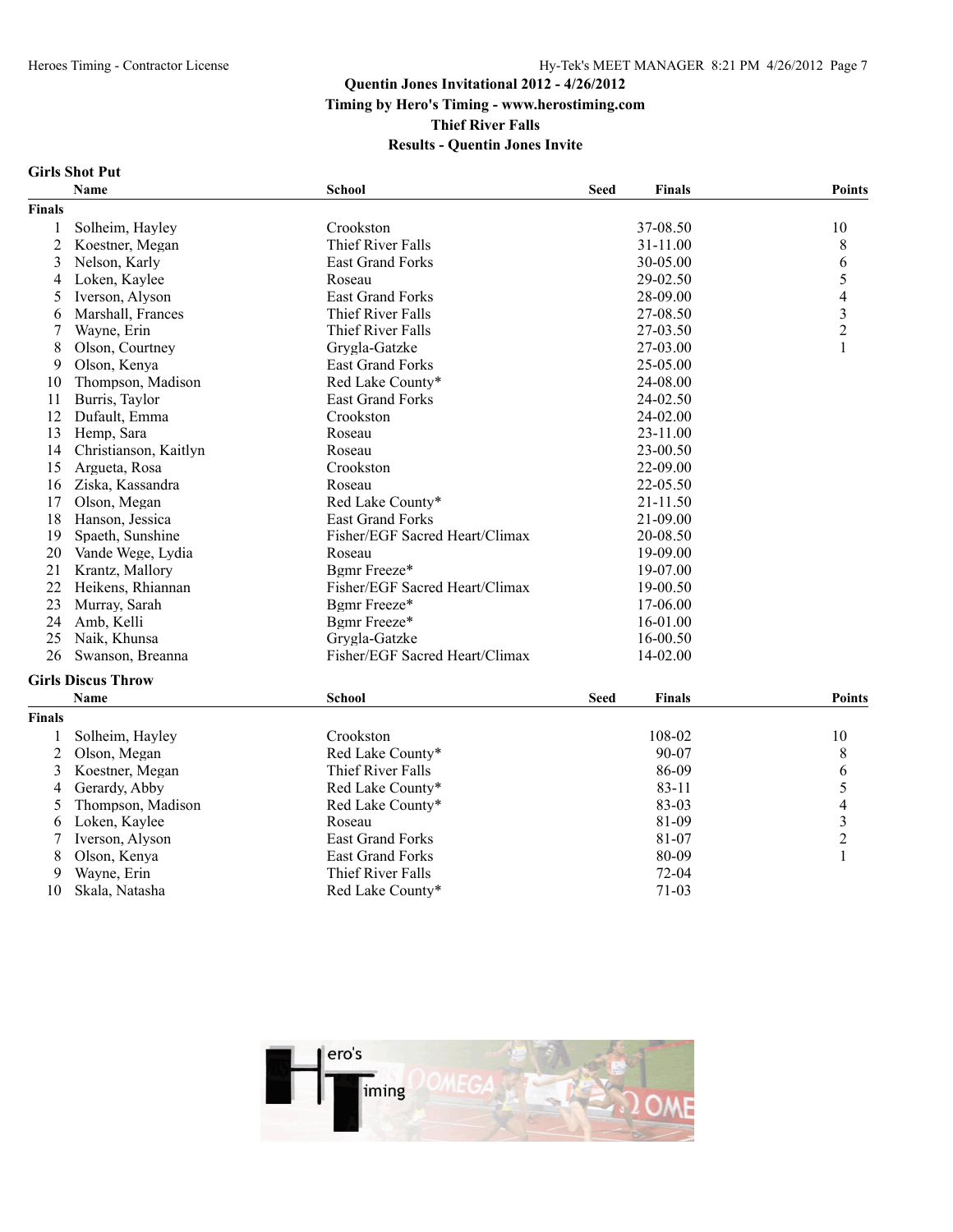**Timing by Hero's Timing - www.herostiming.com**

**Thief River Falls**

|  | Finals | (Girls Discus Throw) |  |
|--|--------|----------------------|--|
|--|--------|----------------------|--|

|                | <b>Name</b>                | <b>School</b>                  | <b>Seed</b> | <b>Finals</b> |                          | <b>Points</b>  |
|----------------|----------------------------|--------------------------------|-------------|---------------|--------------------------|----------------|
| 11             | Dufault, Emma              | Crookston                      |             | 70-09         |                          |                |
| 12             | Hanson, Jessica            | East Grand Forks               |             | 68-07         |                          |                |
| 13             | Hemp, Sara                 | Roseau                         |             | 67-01         |                          |                |
| 14             | Christianson, Kaitlyn      | Roseau                         |             | $65-11$       |                          |                |
| 15             | Marshall, Frances          | Thief River Falls              |             | 60-09         |                          |                |
| 16             | Murray, Sarah              | Bgmr Freeze*                   |             | 57-02         |                          |                |
| 17             | Burris, Taylor             | <b>East Grand Forks</b>        |             | 56-04         |                          |                |
| 18             | Amb, Kelli                 | Bgmr Freeze*                   |             | 55-00         |                          |                |
| 19             | Heikens, Rhiannan          | Fisher/EGF Sacred Heart/Climax |             | $53 - 11$     |                          |                |
| 20             | Krantz, Mallory            | Bgmr Freeze*                   |             | 48-08         |                          |                |
| 21             | Vande Wege, Lydia          | Roseau                         |             | 47-05         |                          |                |
| 22             | Argueta, Rosa              | Crookston                      |             | 39-05         |                          |                |
| 23             | Naik, Khunsa               | Grygla-Gatzke                  |             | $39 - 00$     |                          |                |
| $\overline{a}$ | Ziska, Kassandra           | Roseau                         |             | <b>ND</b>     |                          |                |
|                | <b>Boys 100 Meter Dash</b> |                                |             |               |                          |                |
|                | Name                       | <b>School</b>                  | <b>Seed</b> | Finals        | H#                       | <b>Points</b>  |
| <b>Finals</b>  |                            |                                |             |               |                          |                |
| 1              | Brekken, Blake             | Crookston                      |             | 11.84         | $\mathbf{1}$             | 10             |
| $\overline{2}$ | Mattison, Jacob            | Thief River Falls              |             | 11.87         | $\mathbf{1}$             | 8              |
| 3              | Kosel, Brett               | Thief River Falls              |             | 12.15         | 1                        | 6              |
| 4              | Sillanpaa, Jeff            | Bgmr Freeze*                   |             | 12.23         | $\mathbf{1}$             | 5              |
| 5              | Maas, Devyn                | <b>East Grand Forks</b>        |             | 12.43         | $\overline{c}$           | 4              |
| 6              | Grove, Zach                | Red Lake County*               |             | 12.57         | 1                        | 3              |
| 7              | Kazmierczak, Jordan        | Thief River Falls              |             | 12.65         | $\overline{c}$           | $\overline{2}$ |
| 8              | Sorenson, Matt             | Fisher/EGF Sacred Heart/Climax |             | 12.68         | 1                        | $\mathbf{1}$   |
| 9              | Carter, Logan              | Grygla-Gatzke                  |             | 12.78         | $\mathbf{1}$             |                |
| 10             | Torkelson, Blake           | <b>Thief River Falls</b>       |             | 12.82         | $\overline{c}$           |                |
| 11             | Johnson, Charlie           | Fisher/EGF Sacred Heart/Climax |             | 12.91         | $\overline{c}$           |                |
| 12             | Roslee, Justin             | Roseau                         |             | 12.98         | $\overline{\mathbf{3}}$  |                |
| 13             | Jones, Kesean              | Thief River Falls              |             | 12.99         | $\overline{\mathcal{L}}$ |                |
| 14             | O'Neill, Logan             | Red Lake County*               |             | 13.14         | $\overline{c}$           |                |
| 15             | Halachek, Steven           | Thief River Falls              |             | 13.20         | $\overline{4}$           |                |
| 16             | Klamm, Cody                | Crookston                      |             | 13.30         | $\overline{c}$           |                |
| 17             | Brown, Tyshaun             | Thief River Falls              |             | 13.35         | $\overline{\mathbf{3}}$  |                |
| 18             | Kiesow, Justin             | Grygla-Gatzke                  |             | 13.38         | $\overline{c}$           |                |
| 19             | Miller, Ben                | <b>East Grand Forks</b>        |             | 13.60         | $\overline{\mathbf{3}}$  |                |
| 20             | Kiesow, Chris              | Grygla-Gatzke                  |             | 13.75         | 3                        |                |
| 21             | Dingman, Guthrie           | Crookston                      |             | 13.90         | 3                        |                |
| 22             | Kujava, John               | Bgmr Freeze*                   |             | 13.91         | $\mathbf{1}$             |                |
| 23             | Vossler, Brady             | <b>East Grand Forks</b>        |             | 13.93         | $\overline{2}$           |                |
| 24             | Hodny, Steven              | Thief River Falls              |             | 14.18         | $\overline{4}$           |                |
|                |                            |                                |             |               |                          |                |

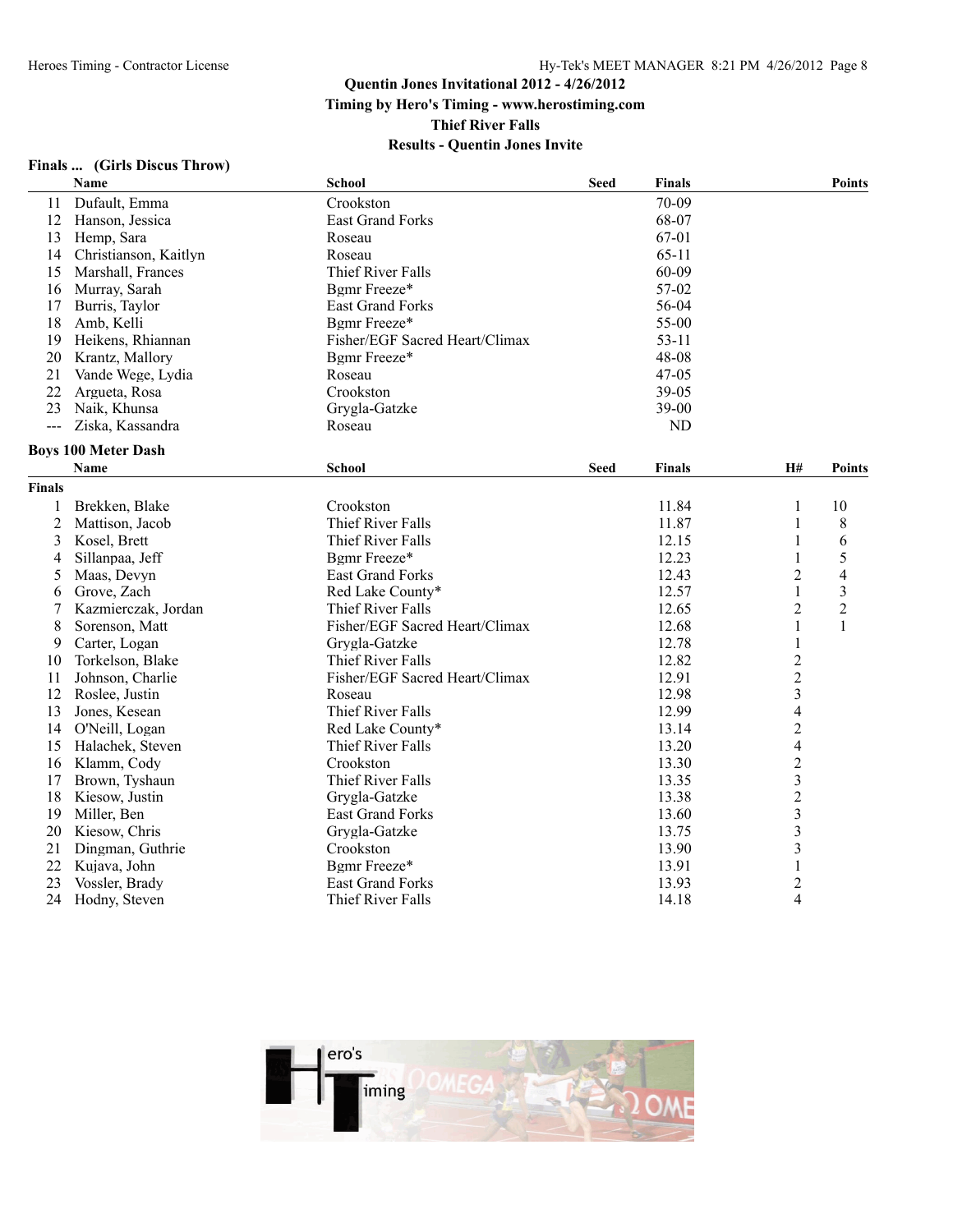**Thief River Falls**

|               | Finals  (Boys 100 Meter Dash) |                                |             |               |                         |                         |
|---------------|-------------------------------|--------------------------------|-------------|---------------|-------------------------|-------------------------|
|               | Name                          | School                         | <b>Seed</b> | Finals        | H#                      | <b>Points</b>           |
| 25            | Austin, Logan                 | <b>East Grand Forks</b>        |             | 14.22         | 3                       |                         |
| 26            | McBride, Todd                 | Bgmr Freeze*                   |             | 15.22         | $\overline{4}$          |                         |
| 27            | Johnson, Blake                | <b>East Grand Forks</b>        |             | 15.30         | 4                       |                         |
| 28            | Audette, Alex                 | Bgmr Freeze*                   |             | 15.36         | $\overline{\mathbf{3}}$ |                         |
| 29            | Halvorson, Joshua             | Thief River Falls              |             | 17.02         | $\overline{3}$          |                         |
|               | <b>Boys 200 Meter Dash</b>    |                                |             |               |                         |                         |
|               | Name                          | <b>School</b>                  | <b>Seed</b> | <b>Finals</b> | H#                      | <b>Points</b>           |
| <b>Finals</b> |                               |                                |             |               |                         |                         |
| 1             | Hutton, Ryan                  | Thief River Falls              |             | 22.86         | 1                       | 10                      |
| 2             | Pahlen, Jared                 | Roseau                         |             | 23.43         | $\mathbf{1}$            | 8                       |
| 3             | Brekken, Blake                | Crookston                      |             | 23.75         | 1                       | 6                       |
| 4             | Finseth, Alex                 | Thief River Falls              |             | 24.50         | 1                       | 5                       |
| 5             | Egeland, Jacob                | Crookston                      |             | 24.66         | 1                       | $\overline{4}$          |
| 6             | Sillanpaa, Jeff               | Bgmr Freeze*                   |             | 24.69         | 1                       | $\overline{\mathbf{3}}$ |
| 7             | Brown, Ryan                   | <b>East Grand Forks</b>        |             | 24.97         | 1                       | $\overline{2}$          |
| 8             | Bring, Tory                   | Bgmr Freeze*                   |             | 25.10         | $\overline{c}$          | 1                       |
| 9             | Kazmierczak, Jordan           | Thief River Falls              |             | 25.50         | $\overline{c}$          |                         |
| 10            | Sorenson, Matt                | Fisher/EGF Sacred Heart/Climax |             | 25.75         | $\mathbf{1}$            |                         |
| 11            | Torkelson, Blake              | Thief River Falls              |             | 25.96         | $\overline{c}$          |                         |
| 12            | Jones, Kesean                 | Thief River Falls              |             | 26.02         | $\overline{\mathbf{3}}$ |                         |
| 13            | Roslee, Justin                | Roseau                         |             | 26.38         | $\overline{\mathbf{3}}$ |                         |
| 14            | Peterson, Skyler              | Thief River Falls              |             | 26.58         | $\overline{\mathbf{3}}$ |                         |
| 15            | Peterson, Ethan               | Thief River Falls              |             | 26.87         | $\overline{c}$          |                         |
| 16            | Johnson, Charlie              | Fisher/EGF Sacred Heart/Climax |             | 26.96         | $\frac{2}{2}$           |                         |
| 17            | Miller, Ben                   | <b>East Grand Forks</b>        |             | 26.98         |                         |                         |
| 18            | Lundeen, Cameron              | Red Lake County*               |             | 27.56         | $\overline{c}$          |                         |
| 19            | Laidley, Keenan               | Grygla-Gatzke                  |             | 28.62         | $\overline{3}$          |                         |
| 20            | Austin, Logan                 | <b>East Grand Forks</b>        |             | 28.73         | $\overline{4}$          |                         |
| 21            | Kujava, John                  | Bgmr Freeze*                   |             | 29.39         | $\overline{c}$          |                         |
| 22            | Vossler, Brady                | <b>East Grand Forks</b>        |             | 30.19         | $\overline{3}$          |                         |
| 23            | Brummitt, Robert              | Grygla-Gatzke                  |             | 30.76         | $\overline{4}$          |                         |
| 24            | McBride, Todd                 | Bgmr Freeze*                   |             | 31.60         | 4                       |                         |
| 25            | Jaeger, Jordan                | Red Lake County*               |             | 31.70         | $\overline{\mathbf{3}}$ |                         |
| 26            | Johnson, Blake                | East Grand Forks               |             | 33.29         | $\overline{4}$          |                         |
| 27            | Halvorson, Joshua             | Thief River Falls              |             | 36.60         | 3                       |                         |
|               | <b>Boys 400 Meter Dash</b>    |                                |             |               |                         |                         |
|               | <b>Name</b>                   | School                         | <b>Seed</b> | <b>Finals</b> | <b>H#</b>               | <b>Points</b>           |
| <b>Finals</b> |                               |                                |             |               |                         |                         |
| 1             | Johnson, Trevor               | Roseau                         |             | 55.32         | $\mathbf{1}$            | 10                      |
| 2             | Larson, Cody                  | <b>East Grand Forks</b>        |             | 55.88         | $\mathbf{1}$            | 8                       |

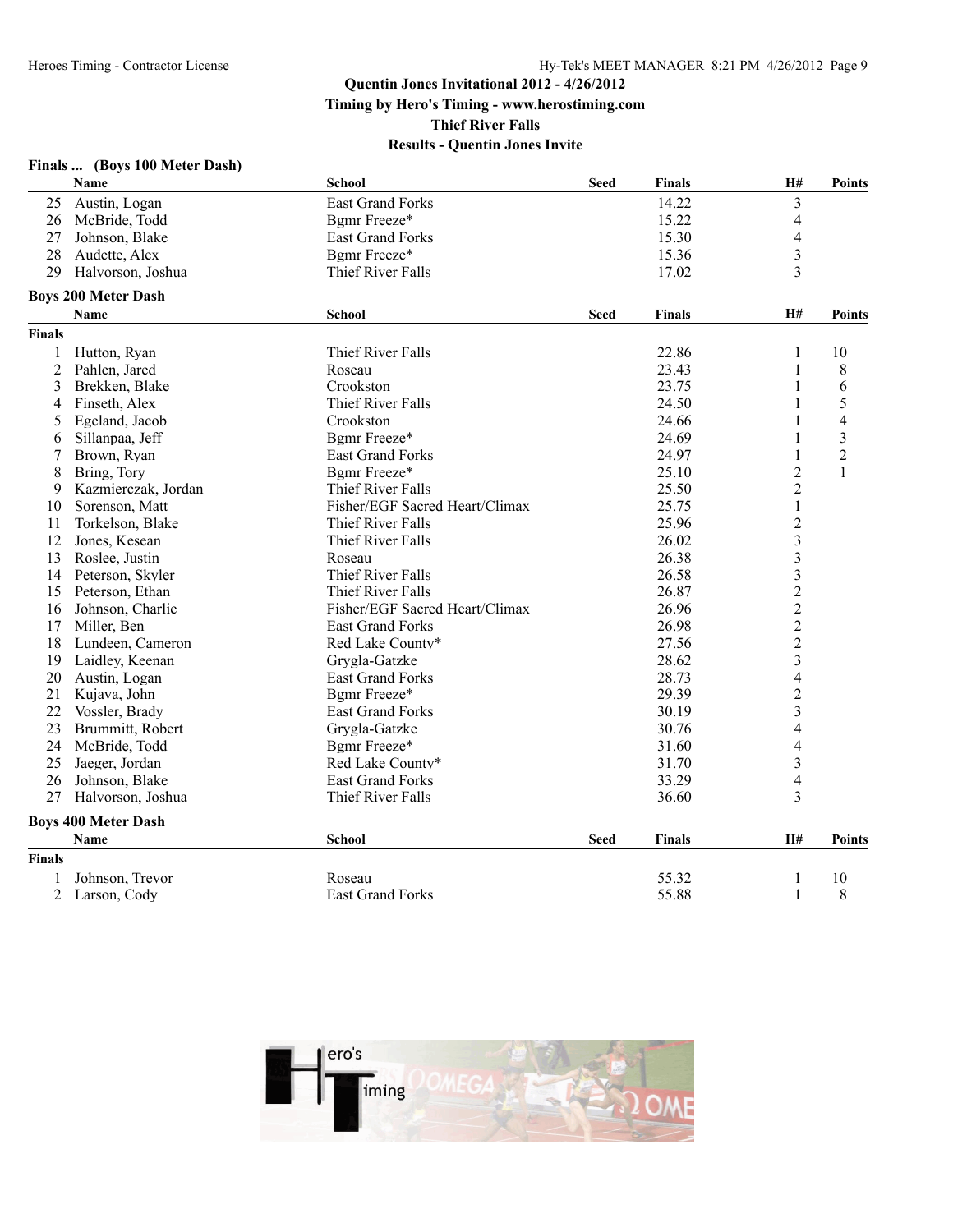**Thief River Falls**

| Finals  (Boys 400 Meter Dash) |      |  |  |
|-------------------------------|------|--|--|
|                               | Name |  |  |

|        | Name                      | School                  | <b>Seed</b> | <b>Finals</b> | H#                      | <b>Points</b>           |
|--------|---------------------------|-------------------------|-------------|---------------|-------------------------|-------------------------|
| 3      | Delage, Brandt            | Crookston               |             | 58.20         | $\mathbf{1}$            | 6                       |
| 4      | Wokasch, Nathan           | Roseau                  |             | 58.75         | $\boldsymbol{2}$        | 5                       |
| 5      | Peterson, Ethan           | Thief River Falls       |             | 59.40         | 1                       | 4                       |
| 6      | Erickson, Shay            | Thief River Falls       |             | 1:01.31       | 1                       | 3                       |
| 7      | Modahl, Ryan              | Bgmr Freeze*            |             | 1:01.39       | 1                       | $\overline{c}$          |
| 8      | Halachek, Steven          | Thief River Falls       |             | 1:01.68       | $\overline{c}$          | $\mathbf{1}$            |
| 9      | Carlson, Elias            | Roseau                  |             | 1:01.74       | $\overline{\mathbf{3}}$ |                         |
| 10     | Miller, Ben               | <b>East Grand Forks</b> |             | 1:02.49       | $\,1\,$                 |                         |
| 11     | Peterson, Skyler          | Thief River Falls       |             | 1:02.73       | $\overline{c}$          |                         |
| 12     | Bohm, Austin              | Thief River Falls       |             | 1:02.75       | $\overline{c}$          |                         |
| 13     | Klamm, Cody               | Crookston               |             | 1:03.76       | $\mathbf{1}$            |                         |
| 14     | Dingman, Guthrie          | Crookston               |             | 1:04.28       | $\overline{c}$          |                         |
| 15     | Austin, Logan             | <b>East Grand Forks</b> |             | 1:05.87       | $\overline{c}$          |                         |
| 16     | Anderson, Max             | Thief River Falls       |             | 1:08.14       | $\overline{\mathbf{3}}$ |                         |
| 17     | Kujava, John              | Bgmr Freeze*            |             | 1:08.91       | $\overline{\mathbf{3}}$ |                         |
| 18     | Vossler, Brady            | <b>East Grand Forks</b> |             | 1:09.46       | $\overline{c}$          |                         |
| 19     | Jaeger, Jordan            | Red Lake County*        |             | 1:09.66       | $\overline{c}$          |                         |
| 20     | Tinnes, Logan             | Grygla-Gatzke           |             | 1:10.61       | $\overline{\mathbf{3}}$ |                         |
| 21     | Jelen, Michael            | Grygla-Gatzke           |             | 1:10.78       | $\overline{\mathbf{3}}$ |                         |
| 22     | Brummitt, Robert          | Grygla-Gatzke           |             | 1:10.94       | 3                       |                         |
| 23     | Grove, Brady              | Red Lake County*        |             | 1:15.55       | 3                       |                         |
|        | <b>Boys 800 Meter Run</b> |                         |             |               |                         |                         |
|        | Name                      | <b>School</b>           | <b>Seed</b> | <b>Finals</b> |                         | <b>Points</b>           |
| Finals |                           |                         |             |               |                         |                         |
| 1      | Polansky, Daniel          | Grygla-Gatzke           |             | 2:12.80       |                         | 10                      |
| 2      | Gagner, Cody              | Red Lake County*        |             | 2:15.16       |                         | 8                       |
| 3      | Perez, Miguel             | <b>East Grand Forks</b> |             | 2:15.24       |                         | 6                       |
| 4      | Seim, Tanner              | <b>East Grand Forks</b> |             | 2:15.39       |                         | 5                       |
| 5      | Mykleseth, Thomas         | Crookston               |             | 2:17.17       |                         | $\overline{4}$          |
| 6      | Johnson, Logan            | Thief River Falls       |             | 2:21.24       |                         | $\overline{\mathbf{3}}$ |
| 7      | Miller, Jonathan          | Crookston               |             | 2:27.58       |                         | $\overline{c}$          |
| 8      | Alten, Logan              | Thief River Falls       |             | 2:30.45       |                         | $\mathbf{1}$            |
| 9      | Saurdiff, Jake            | Grygla-Gatzke           |             | 2:32.27       |                         |                         |
| 10     | Miller, Mark              | Roseau                  |             | 2:34.17       |                         |                         |
| 11     | Bohm, Austin              | Thief River Falls       |             | 2:40.47       |                         |                         |
| 12     | Jelen, Michael            | Grygla-Gatzke           |             | 2:44.73       |                         |                         |
| 13     | Anderson, Max             | Thief River Falls       |             | 2:51.31       |                         |                         |
|        |                           |                         |             |               |                         |                         |

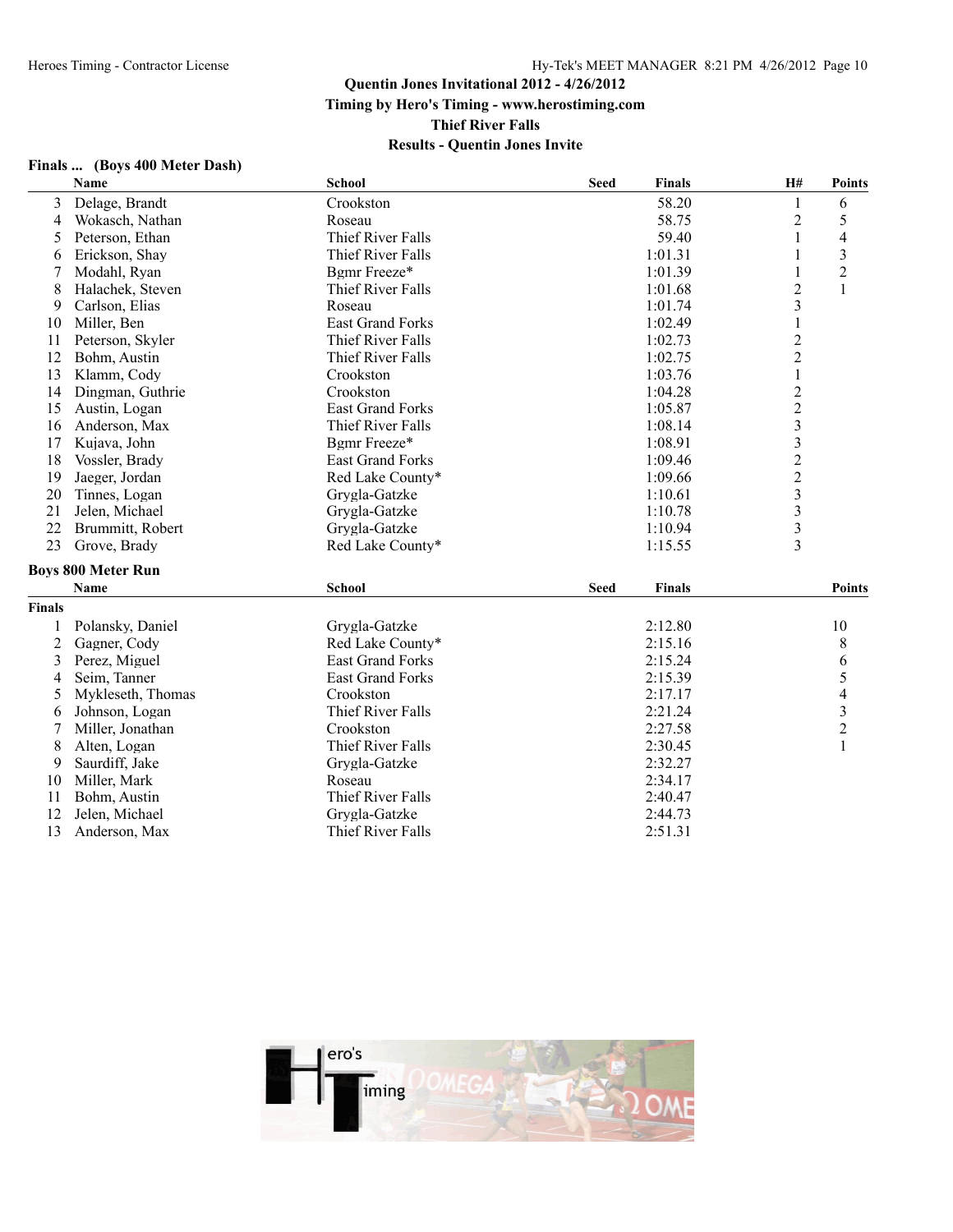### **Results - Quentin Jones Invite**

#### **Boys 1600 Meter Run**

|                | <b>Name</b>                   | <b>School</b>            | <b>Seed</b> | <b>Finals</b> |                | <b>Points</b>            |
|----------------|-------------------------------|--------------------------|-------------|---------------|----------------|--------------------------|
| <b>Finals</b>  |                               |                          |             |               |                |                          |
| 1              | Geist, Andreas                | Crookston                |             | 5:02.24       |                | 10                       |
| $\overline{2}$ | Polansky, Daniel              | Grygla-Gatzke            |             | 5:06.71       |                | $\,$ $\,$                |
| 3              | Schafer, Peter                | Roseau                   |             | 5:13.36       |                | 6                        |
| 4              | Saurdiff, Jake                | Grygla-Gatzke            |             | 5:18.53       |                | 5                        |
| 5              | Alten, Logan                  | Thief River Falls        |             | 5:19.08       |                | $\overline{\mathcal{L}}$ |
| 6              | Rokke, Peter                  | Bgmr Freeze*             |             | 5:26.73       |                | $\overline{\mathbf{3}}$  |
|                | Krueger, Nate                 | East Grand Forks         |             | 5:32.00       |                | $\overline{2}$           |
| 8              | Peterson, Brett               | <b>East Grand Forks</b>  |             | 6:20.30       |                | 1                        |
|                | <b>Boys 3200 Meter Run</b>    |                          |             |               |                |                          |
|                | <b>Name</b>                   | School                   | <b>Seed</b> | Finals        |                | <b>Points</b>            |
| <b>Finals</b>  |                               |                          |             |               |                |                          |
| 1              | Pahlen, Cody                  | Thief River Falls        |             | 11:16.54      |                | 10                       |
| $\overline{c}$ | Joppru, Kristopher            | <b>Thief River Falls</b> |             | 11:35.56      |                | 8                        |
| 3              | Olsen, Derek                  | Roseau                   |             | 11:38.54      |                | 6                        |
| 4              | Dorman, Ben                   | Crookston                |             | 12:19.88      |                | 5                        |
| 5              | Williamson, Cody              | <b>East Grand Forks</b>  |             | 13:20.67      |                | 4                        |
| 6              | Breaux, Tony                  | Crookston                |             | 13:33.40      |                | $\overline{\mathbf{3}}$  |
| 7              | Peterson, Brett               | <b>East Grand Forks</b>  |             | 13:46.22      |                | $\overline{2}$           |
|                | <b>Boys 110 Meter Hurdles</b> |                          |             |               |                |                          |
|                | <b>Name</b>                   | <b>School</b>            | <b>Seed</b> | <b>Finals</b> | H#             | <b>Points</b>            |
| <b>Finals</b>  |                               |                          |             |               |                |                          |
| 1              | Dahl, Dillon                  | Bgmr Freeze*             |             | 17.13         | 1              | 10                       |
| $\overline{c}$ | Kuznia, Blake                 | Thief River Falls        |             | 17.24         | 1              | 8                        |
| 3              | Vandewege, Micah              | Roseau                   |             | 18.58         | 1              | 6                        |
| 4              | Delage, Brett                 | Crookston                |             | 18.81         | 1              | 5                        |
| 5              | Johannesson, Jaeden           | Roseau                   |             | 19.87         | 2              | 4                        |
| 6              | Grove, Zach                   | Red Lake County*         |             | 20.31         | 1              | 3                        |
| 7              | Miller, Josh                  | Red Lake County*         |             | 20.47         | $\mathbf{1}$   | $\overline{2}$           |
| 8              | Deng, Patrick                 | Crookston                |             | 21.57         | $\overline{c}$ | $\mathbf{1}$             |
| 9              | Tinnes, Logan                 | Grygla-Gatzke            |             | 22.25         | $\overline{2}$ |                          |
|                | <b>Boys 300 Meter Hurdles</b> |                          |             |               |                |                          |
|                | <b>Name</b>                   | <b>School</b>            | <b>Seed</b> | Finals        | H#             | <b>Points</b>            |
| <b>Finals</b>  |                               |                          |             |               |                |                          |
| 1              | Eastman, Jesse                | Roseau                   |             | 41.37         | 1              | 10                       |
| $\overline{2}$ | Kuznia, Blake                 | Thief River Falls        |             | 42.51         | 1              | 8                        |
| 3              | Delage, Brett                 | Crookston                |             | 44.92         |                | 6                        |
| 4              | Dahl, Dillon                  | Bgmr Freeze*             |             | 45.48         | 1              | 5                        |
| 5              | Vandewege, Micah              | Roseau                   |             | 46.27         | 1              | 4                        |

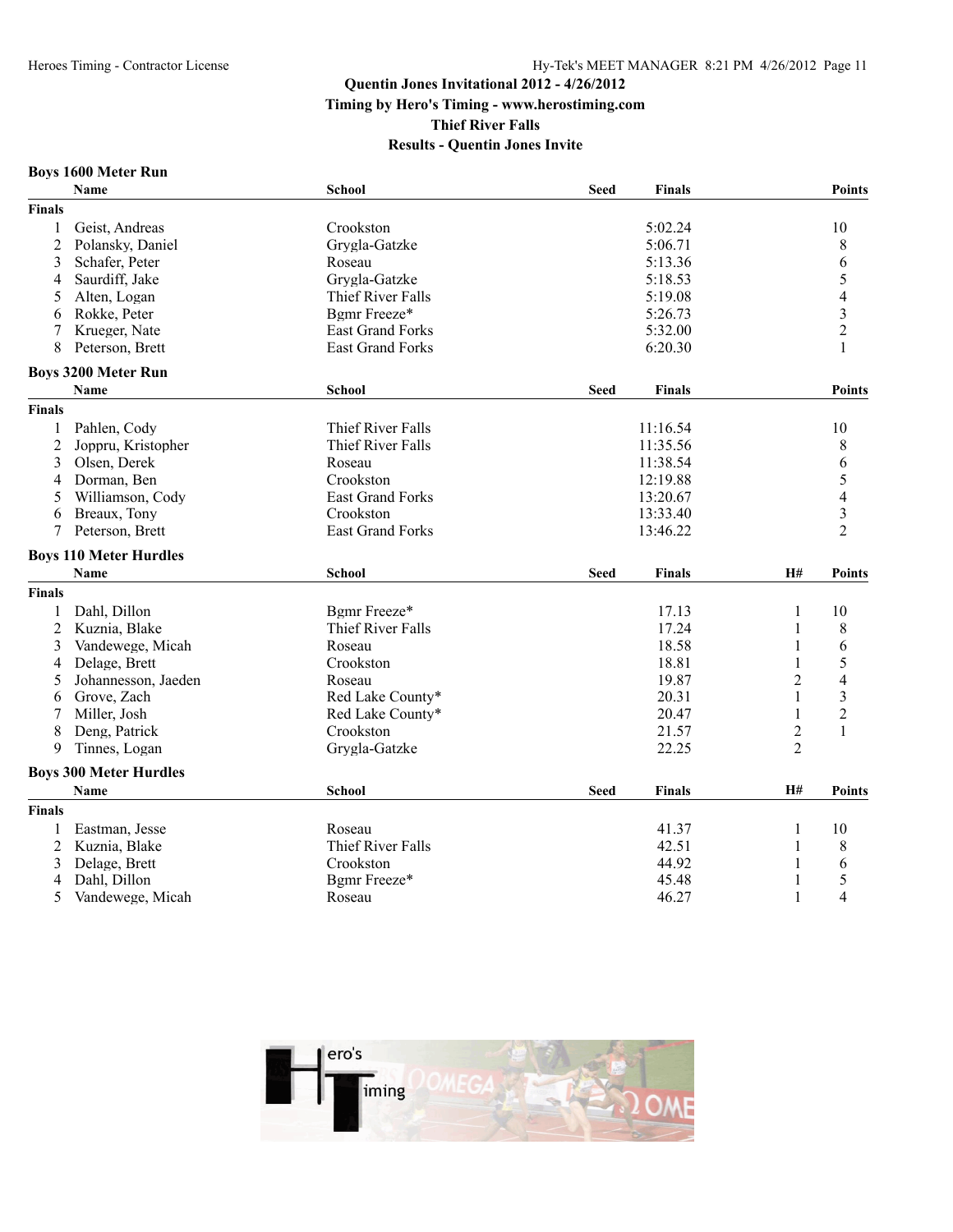**Timing by Hero's Timing - www.herostiming.com**

**Thief River Falls**

|                | Finals  (Boys 300 Meter Hurdles) |                  |             |               |                  |                  |
|----------------|----------------------------------|------------------|-------------|---------------|------------------|------------------|
|                | Name                             | <b>School</b>    | <b>Seed</b> | <b>Finals</b> | H#               | <b>Points</b>    |
|                | 6 Deng, Patrick                  | Crookston        |             | 49.35         | $\overline{2}$   | 3                |
| 7              | Johannesson, Jaeden              | Roseau           |             | 50.23         | $\boldsymbol{2}$ | $\overline{c}$   |
| 8              | Miller, Josh                     | Red Lake County* |             | 51.43         | $\overline{2}$   | $\mathbf{1}$     |
| 9              | Kiesow, Justin                   | Grygla-Gatzke    |             | 52.89         | $\mathbf{1}$     |                  |
|                | <b>Boys 4x100 Meter Relay</b>    |                  |             |               |                  |                  |
|                | <b>Team</b>                      | Relay            | <b>Seed</b> | <b>Finals</b> |                  | <b>Points</b>    |
| Finals         |                                  |                  |             |               |                  |                  |
| 1              | Thief River Falls                | A                |             | 46.34         |                  | 10               |
| 2              | Crookston                        | A                |             | 46.86         |                  | 8                |
| 3              | <b>East Grand Forks</b>          | A                |             | 47.79         |                  | 6                |
| $\overline{4}$ | Roseau                           | A                |             | 47.99         |                  | 5                |
|                | <b>Boys 4x200 Meter Relay</b>    |                  |             |               |                  |                  |
|                | <b>Team</b>                      | Relay            | <b>Seed</b> | <b>Finals</b> |                  | Points           |
| Finals         |                                  |                  |             |               |                  |                  |
| 1              | Thief River Falls                | A                |             | 1:35.62       |                  | 10               |
| 2              | East Grand Forks                 | A                |             | 1:36.60       |                  | 8                |
| 3              | Bgmr Freeze*                     | A                |             | 1:41.89       |                  | $\boldsymbol{6}$ |
| 4              | Crookston                        | A                |             | 1:42.88       |                  | 5                |
| 5              | Roseau                           | A                |             | 1:44.25       |                  | $\overline{4}$   |
| 6              | Grygla-Gatzke                    | A                |             | 1:47.64       |                  | $\overline{3}$   |
| 7              | Red Lake County*                 | A                |             | 1:50.82       |                  | $\overline{2}$   |
|                | <b>Boys 4x400 Meter Relay</b>    |                  |             |               |                  |                  |
|                | <b>Team</b>                      | Relay            | <b>Seed</b> | <b>Finals</b> |                  | <b>Points</b>    |
| Finals         |                                  |                  |             |               |                  |                  |
| $\mathbf{1}$   | Roseau                           | A                |             | 3:40.69       |                  | 10               |
| 2              | East Grand Forks                 | A                |             | 3:50.59       |                  | 8                |
| 3              | Thief River Falls                | A                |             | 3:53.61       |                  | 6                |
| 4              | Crookston                        | A                |             | 4:13.46       |                  | 5                |
|                | <b>Boys 4x800 Meter Relay</b>    |                  |             |               |                  |                  |
|                | <b>Team</b>                      | <b>Relay</b>     | <b>Seed</b> | Finals        |                  | <b>Points</b>    |
| <b>Finals</b>  |                                  |                  |             |               |                  |                  |
| 1              | <b>East Grand Forks</b>          | A                |             | 9:06.89       |                  | 10               |
| 2              | Thief River Falls                | A                |             | 9:13.68       |                  | 8                |
| 3              | Bgmr Freeze*                     | A                |             | 9:13.94       |                  | 6                |
| 4              | Crookston                        | A                |             | 9:24.05       |                  | 5                |
| 5              | Roseau                           | A                |             | 9:53.36       |                  | $\overline{4}$   |
| 6              | Red Lake County*                 | A                |             | 10:22.71      |                  | $\overline{3}$   |

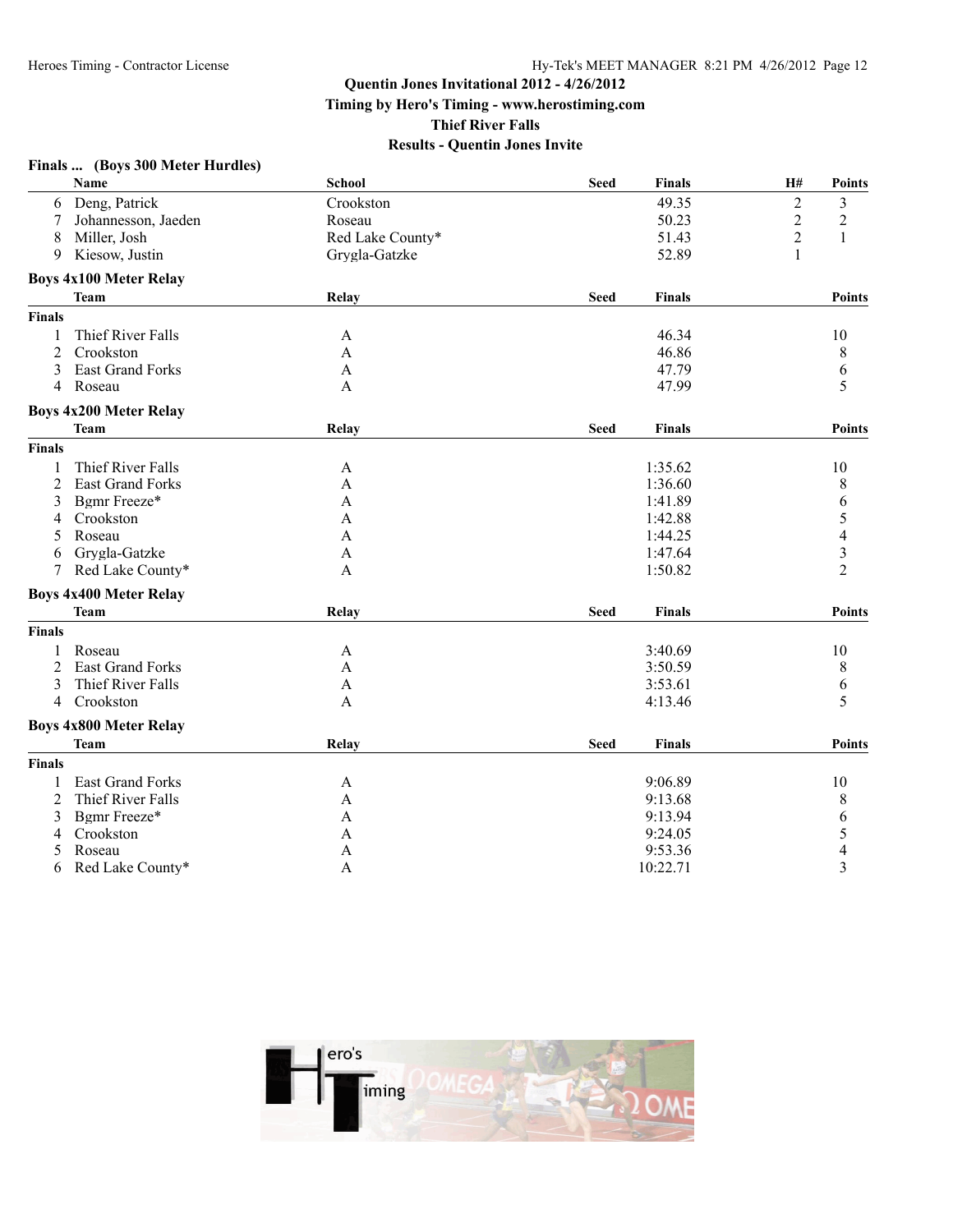**Thief River Falls**

|  |  | <b>Boys High Jump</b> |
|--|--|-----------------------|
|--|--|-----------------------|

|                     | Name                   | School                         | <b>Seed</b> | <b>Finals</b> | <b>Points</b>            |
|---------------------|------------------------|--------------------------------|-------------|---------------|--------------------------|
| <b>Finals</b>       |                        |                                |             |               |                          |
| 1                   | Eastman, Jesse         | Roseau                         |             | $6 - 02.00$   | 10                       |
| 2                   | Brewster, Jordan       | Crookston                      |             | $5 - 10.00$   | 8                        |
| 3                   | Wentzel, Alex          | Fisher/EGF Sacred Heart/Climax |             | 5-08.00       | 6                        |
| 4                   | Bring, Logan           | Bgmr Freeze*                   |             | $5-04.00$     | 5                        |
| 5                   | Carlson, Elias         | Roseau                         |             | $5-04.00$     | 4                        |
| 6                   | Erickson, Nick         | <b>East Grand Forks</b>        |             | $5 - 00.00$   | $\overline{\mathbf{3}}$  |
| 7                   | Peterson, Skyler       | Thief River Falls              |             | $5 - 00.00$   | $\overline{c}$           |
| 8                   | Deng, Patrick          | Crookston                      |             | $5 - 00.00$   |                          |
| 9                   | Miller, Ben            | <b>East Grand Forks</b>        |             | $5 - 00.00$   |                          |
|                     | <b>Boys Pole Vault</b> |                                |             |               |                          |
|                     | Name                   | School                         | <b>Seed</b> | <b>Finals</b> | <b>Points</b>            |
| Finals              |                        |                                |             |               |                          |
| 1                   | Regorrah, Josh         | <b>East Grand Forks</b>        |             | 11-06.00      | 10                       |
| $\overline{c}$      | Stroot, Braden         | Roseau                         |             | 10-06.00      | 8                        |
| 3                   | Williams, Craig        | Thief River Falls              |             | 10-00.00      | 6                        |
| 4                   | Otto, Mark             | Roseau                         |             | 10-00.00      | 5                        |
| 5                   | DM Olson, Jordan       | Roseau                         |             | $9 - 06.00$   | 4                        |
| 6                   | Delage, Brandt         | Crookston                      |             | $9 - 00.00$   | 3                        |
| 7                   | Barry, Colter          | Roseau                         |             | 8-06.00       |                          |
| $\qquad \qquad - -$ | Peterson, Brett        | <b>East Grand Forks</b>        |             | <b>NH</b>     |                          |
| $---$               | Torkelson, Blake       | Thief River Falls              |             | NH            |                          |
|                     | <b>Boys Long Jump</b>  |                                |             |               |                          |
|                     | Name                   | School                         | <b>Seed</b> | <b>Finals</b> | <b>Points</b>            |
| <b>Finals</b>       |                        |                                |             |               |                          |
| 1                   | Egeland, Jacob         | Crookston                      |             | 19-01.00      | 10                       |
| $\overline{2}$      | Erickson, Nick         | <b>East Grand Forks</b>        |             | 18-04.00      | 8                        |
| 3                   | Regorrah, Josh         | <b>East Grand Forks</b>        |             | 18-02.00      | 6                        |
| 4                   | Frydenlund, Grant      | East Grand Forks               |             | 17-10.00      | 5                        |
| 5                   | Brewster, Jordan       | Crookston                      |             | 17-07.50      | $\overline{\mathcal{L}}$ |
| 6                   | Vandewege, Micah       | Roseau                         |             | 17-00.00      | 3                        |
| 7                   | Pahlen, Cody           | Thief River Falls              |             | 16-09.00      | $\overline{c}$           |
| 8                   | Jones, Kesean          | Thief River Falls              |             | 16-08.50      | 1                        |
| 9                   | Wentzel, Alex          | Fisher/EGF Sacred Heart/Climax |             | 16-08.00      |                          |
| 10                  | Wokasch, Nathan        | Roseau                         |             | 16-07.00      |                          |
| 11                  | Bring, Tory            | Bgmr Freeze*                   |             | 16-06.00      |                          |
| 12                  | Roslee, Justin         | Roseau                         |             | 16-03.50      |                          |
| 13                  | Sorenson, Matt         | Fisher/EGF Sacred Heart/Climax |             | 15-10.00      |                          |
| 14                  | Brown, Tyshaun         | Thief River Falls              |             | 15-08.50      |                          |

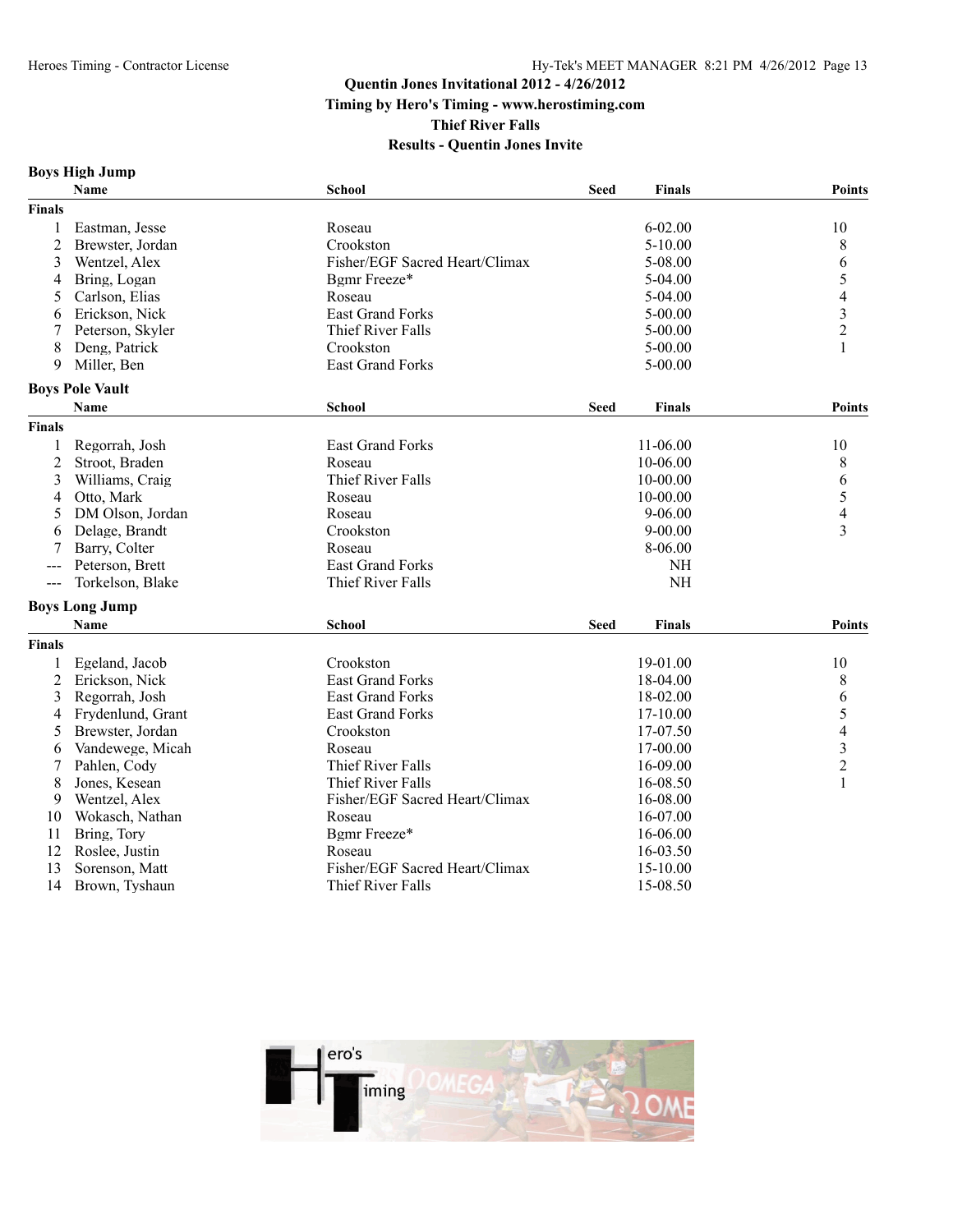**Timing by Hero's Timing - www.herostiming.com**

**Thief River Falls**

| Finals | (Boys Long Jump) |
|--------|------------------|
|--------|------------------|

|                | <b>Name</b>             | <b>School</b>                  | <b>Seed</b> | <b>Finals</b> | <b>Points</b>            |
|----------------|-------------------------|--------------------------------|-------------|---------------|--------------------------|
| 15             | Johannesson, Jaeden     | Roseau                         |             | 15-07.00      |                          |
| 16             | Modahl, Ryan            | Bgmr Freeze*                   |             | 15-04.00      |                          |
| 17             | Vossler, Brady          | <b>East Grand Forks</b>        |             | 15-02.00      |                          |
| 18             | Lam, Michael            | Thief River Falls              |             | 14-06.50      |                          |
| 18             | Klamm, Cody             | Crookston                      |             | 14-06.50      |                          |
| 20             | Hodny, Steven           | Thief River Falls              |             | 14-02.00      |                          |
| 21             | Johnson, Charlie        | Fisher/EGF Sacred Heart/Climax |             | 14-01.50      |                          |
| 22             | Dingman, Guthrie        | Crookston                      |             | 13-08.50      |                          |
| 23             | Kiesow, Chris           | Grygla-Gatzke                  |             | 13-07.00      |                          |
| 24             | Kiesow, Justin          | Grygla-Gatzke                  |             | 12-11.00      |                          |
| 25             | Laidley, Keenan         | Grygla-Gatzke                  |             | 11-08.00      |                          |
| 26             | Halvorson, Joshua       | Thief River Falls              |             | $9 - 10.00$   |                          |
|                | <b>Boys Triple Jump</b> |                                |             |               |                          |
|                | Name                    | <b>School</b>                  | <b>Seed</b> | <b>Finals</b> | Points                   |
| <b>Finals</b>  |                         |                                |             |               |                          |
| $\mathbf{1}$   | Eastman, Jesse          | Roseau                         |             | 43-02.00      | 10                       |
| $\overline{c}$ | Frydenlund, Grant       | <b>East Grand Forks</b>        |             | 39-11.50      | 8                        |
| 3              | Dahl, Dillon            | Bgmr Freeze*                   |             | 39-06.00      | 6                        |
| 4              | Delage, Brett           | Crookston                      |             | 38-03.00      | 5                        |
| 5              | Vandewege, Micah        | Roseau                         |             | 38-00.50      | $\overline{\mathbf{4}}$  |
| 6              | Mattison, Jacob         | Thief River Falls              |             | 37-07.50      | $\frac{3}{2}$            |
| 7              | Brekken, Blake          | Crookston                      |             | 37-01.00      |                          |
| 8              | Kosel, Brett            | Thief River Falls              |             | 34-05.00      | $\mathbf{1}$             |
| 9              | Bring, Logan            | Bgmr Freeze*                   |             | 34-03.50      |                          |
| 10             | Polansky, Daniel        | Grygla-Gatzke                  |             | 33-02.50      |                          |
| 11             | Pahlen, Jared           | Roseau                         |             | 33-00.00      |                          |
| 12             | Grove, Zach             | Red Lake County*               |             | 32-10.00      |                          |
| 13             | O'Neill, Logan          | Red Lake County*               |             | 31-02.00      |                          |
|                | <b>Boys Shot Put</b>    |                                |             |               |                          |
|                | <b>Name</b>             | <b>School</b>                  | <b>Seed</b> | <b>Finals</b> | <b>Points</b>            |
| <b>Finals</b>  |                         |                                |             |               |                          |
| 1              | Hruby, Nathan           | Thief River Falls              |             | 48-02.00      | 10                       |
| $\overline{2}$ | Erickson, David         | Thief River Falls              |             | 47-07.00      | 8                        |
| 3              | Boike, Alec             | Crookston                      |             | 45-02.75      | 6                        |
| 4              | Langan, Adam            | Thief River Falls              |             | 44-04.00      | 5                        |
| 5              | Erickson, Nick          | <b>East Grand Forks</b>        |             | 41-11.50      | $\overline{\mathcal{A}}$ |
| 6              | Scheving, Brock         | <b>East Grand Forks</b>        |             | 41-08.50      | $\frac{3}{2}$            |
| 7              | Altepeter, Jaden        | Fisher/EGF Sacred Heart/Climax |             | 41-05.50      |                          |
| 8              | Georgewill, Cameron     | Thief River Falls              |             | 40-02.00      |                          |
| 9              | Williams, Craig         | Thief River Falls              |             | 39-10.50      |                          |

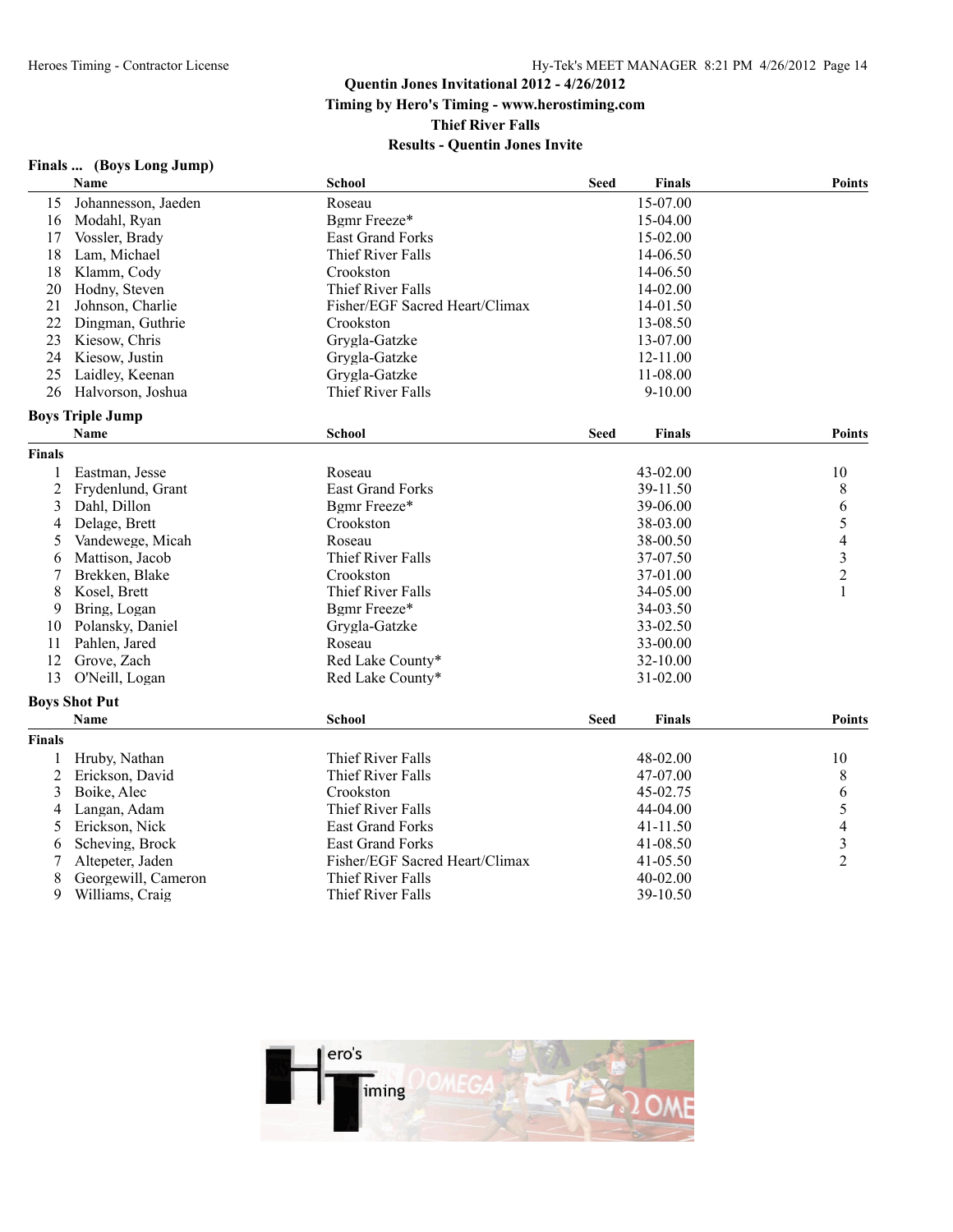### **Quentin Jones Invitational 2012 - 4/26/2012 Timing by Hero's Timing - www.herostiming.com Thief River Falls Results - Quentin Jones Invite**

#### **Finals ... (Boys Shot Put)**

|                | Name                     | <b>School</b>                  | <b>Seed</b> | <b>Finals</b> | <b>Points</b>  |
|----------------|--------------------------|--------------------------------|-------------|---------------|----------------|
| 10             | Schroeder, Skyler        | <b>East Grand Forks</b>        |             | 39-03.00      | 1              |
| 11             | Dietrich, Chris          | <b>East Grand Forks</b>        |             | 36-11.50      |                |
| 12             | Hoglo, Seth              | Bgmr Freeze*                   |             | 36-09.50      |                |
| 13             | Hefta, Michael           | Crookston                      |             | 35-03.00      |                |
| 14             | Letexier, Logan          | <b>East Grand Forks</b>        |             | 34-09.00      |                |
| 15             | Stroot, Braden           | Roseau                         |             | 34-01.00      |                |
| 16             | Knott, Kayler            | Red Lake County*               |             | 34-00.50      |                |
| 17             | Houske, Ryan             | Thief River Falls              |             | 33-10.50      |                |
| 18             | Fevold, Matthew          | Roseau                         |             | 33-09.00      |                |
| 19             | Yazzie, Jacob            | <b>East Grand Forks</b>        |             | 33-05.50      |                |
| 20             | Aune, Spencer            | <b>East Grand Forks</b>        |             | 32-06.00      |                |
| 20             | Olson, Jordan            | Roseau                         |             | 32-06.00      |                |
| 20             | Dezeil, Eli              | <b>East Grand Forks</b>        |             | 32-06.00      |                |
| 23             | Carter, Logan            | Grygla-Gatzke                  |             | 32-05.00      |                |
| 24             | O'Keefe, Ross            | <b>East Grand Forks</b>        |             | 32-03.00      |                |
| 25             | Swanson, Brady           | Grvgla-Gatzke                  |             | 31-11.50      |                |
| 26             | Newton, Luke             | Grygla-Gatzke                  |             | 31-01.50      |                |
| 27             | Knaack, Seth             | Crookston                      |             | 31-00.00      |                |
| 28             | Tadych, Garret           | Thief River Falls              |             | 30-00.00      |                |
| 29             | Dezeil, Evan             | <b>East Grand Forks</b>        |             | 29-07.00      |                |
| 30             | Ostgaard, Tyler          | Roseau                         |             | 28-02.50      |                |
|                | <b>Boys Discus Throw</b> |                                |             |               |                |
|                | Name                     | <b>School</b>                  | <b>Seed</b> | <b>Finals</b> | <b>Points</b>  |
| <b>Finals</b>  |                          |                                |             |               |                |
| 1              | Dietrich, Chris          | <b>East Grand Forks</b>        |             | 124-00.50     | 10             |
| $\overline{2}$ | Langan, Adam             | Thief River Falls              |             | 119-10        | 8              |
| 3              | Georgewill, Cameron      | Thief River Falls              |             | 118-07        | 6              |
| 4              | Scheving, Brock          | <b>East Grand Forks</b>        |             | 115-06        | 5              |
| 5              | Erickson, David          | Thief River Falls              |             | 106-01        | 4              |
| 6              | Seim, Tanner             | <b>East Grand Forks</b>        |             | 105-07        | 3              |
| 7              | Altepeter, Jaden         | Fisher/EGF Sacred Heart/Climax |             | 102-04        | $\overline{c}$ |
| 8              | Hoglo, Seth              | Bgmr Freeze*                   |             | 100-03        | 1              |
| 9              | Dezeil, Eli              | <b>East Grand Forks</b>        |             | 100-01        |                |
| 10             | Schroeder, Skyler        | <b>East Grand Forks</b>        |             | 100-00        |                |
| 11             | Knott, Kayler            | Red Lake County*               |             | 97-00         |                |
| 12             | Boike, Alec              | Crookston                      |             | 96-05         |                |
| 13             | Knaack, Seth             | Crookston                      |             | 96-01.50      |                |
| 14             | Houske, Ryan             | Thief River Falls              |             | 95-07         |                |
| 15             | Fevold, Matthew          | Roseau                         |             | 94-07         |                |
| 16             | Hefta, Michael           | Crookston                      |             | 94-02         |                |
| 17             | Aune, Spencer            | <b>East Grand Forks</b>        |             | 86-05         |                |